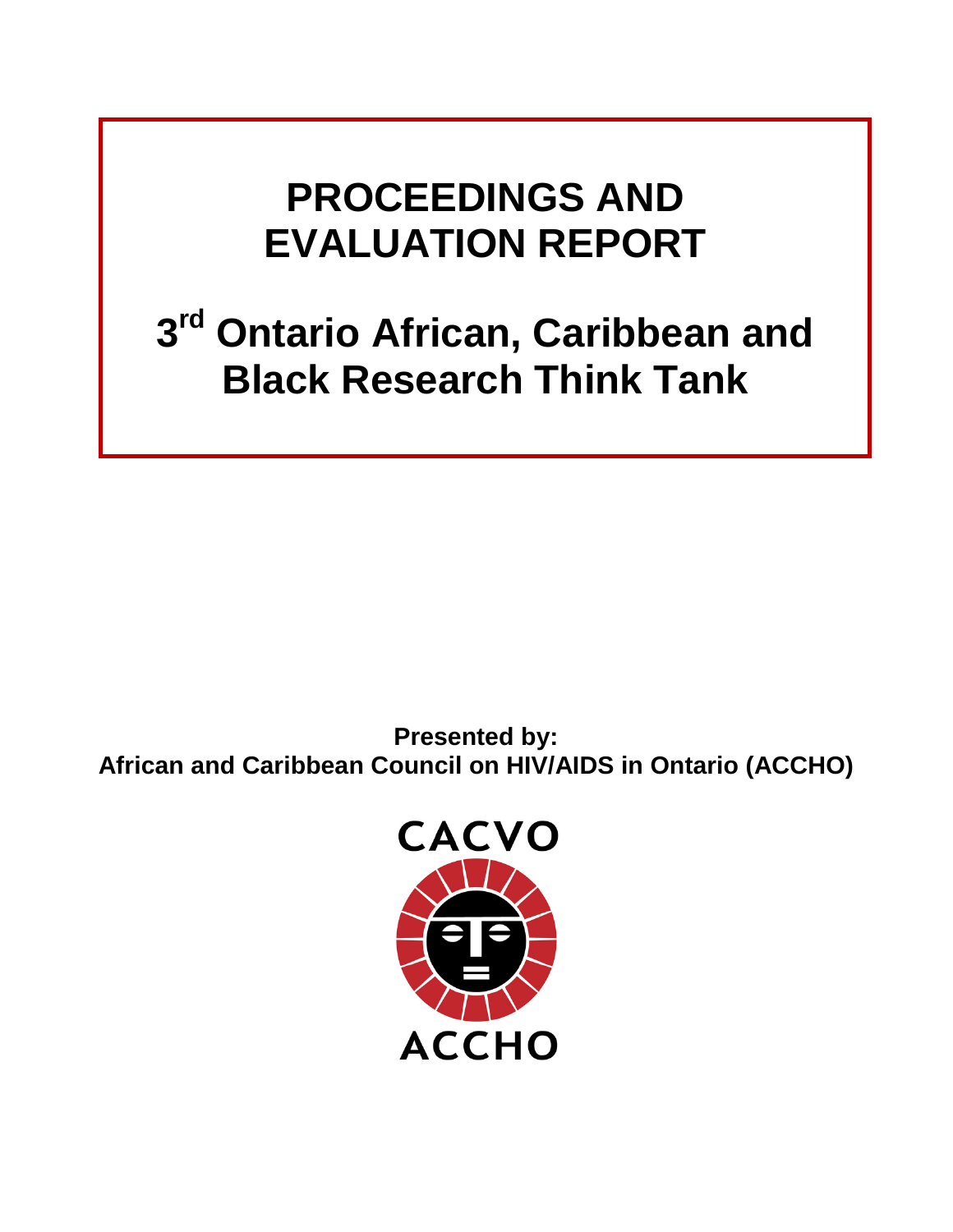## TABLE OF CONTENTS

| APPENDIX B - Policy & Program Priorities Identified Through The Validation Process 24 |  |
|---------------------------------------------------------------------------------------|--|
| APPENDIX C - Previously Identified Research Priorities (2009 Reasearch Think Tank) 26 |  |
|                                                                                       |  |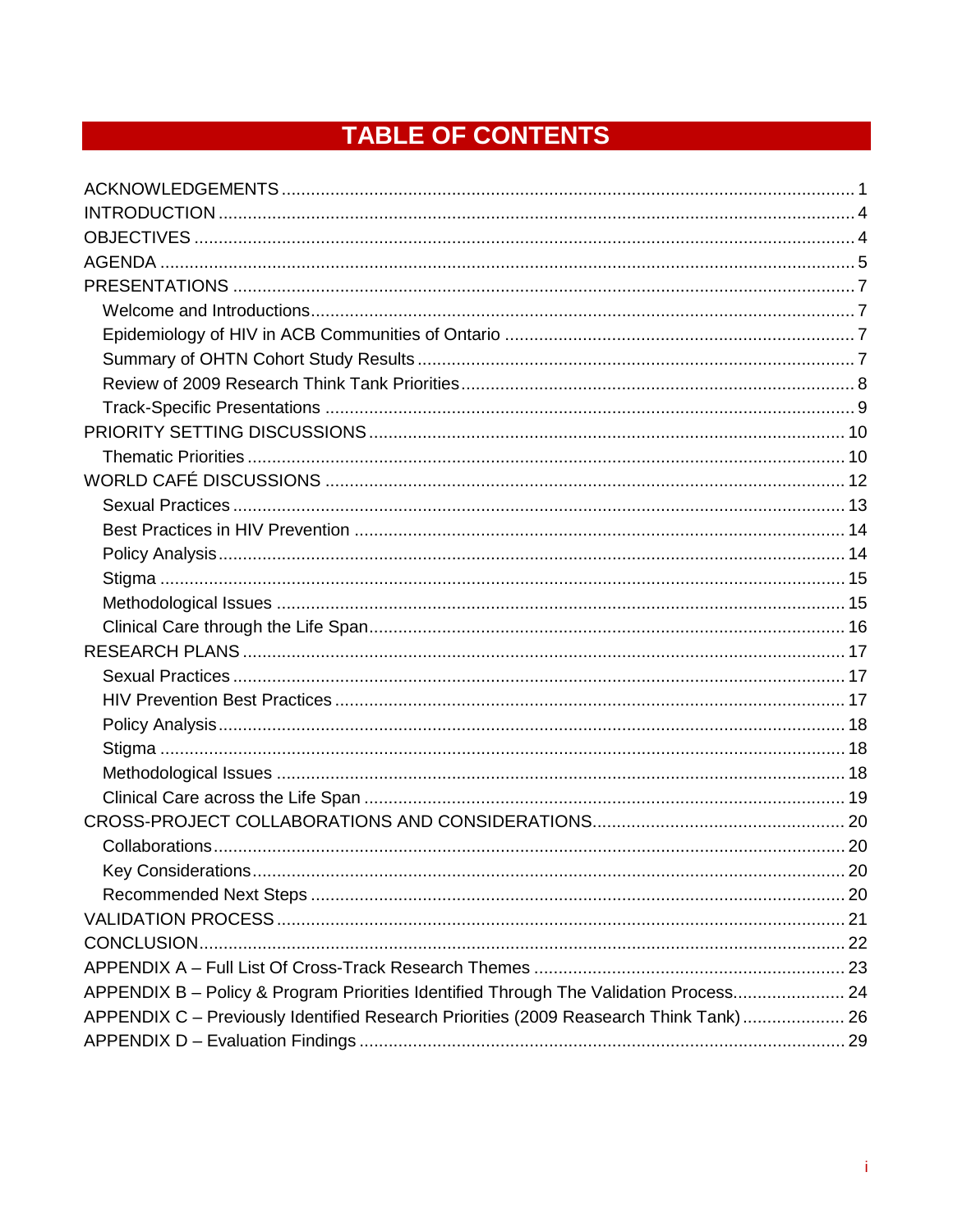## <span id="page-2-0"></span>**ACKNOWLEDGEMENTS**

#### **EVENT SPONSORS**

The meeting was supported by the AIDS Bureau, Ontario Ministry of Health and Long-Term Care

#### **ACCHO Research Committee Members**

The following individuals collaborated to plan and deliver the  $3<sup>rd</sup>$  Ontario African, Caribbean and Black Research Think Tank:

Henry Luyombya Hugues Loemba Jane Karago-Odongo Mercy Nleya Robert Remis Shamara Baidoobonso Tola Mbulaheni Valérie Pierre-Pierre Wangari Tharao Winston Husbands Zhaida Uddin

#### **Small Group Discussion Facilitators**

The following individuals facilitated, took notes and reported in plenary the small group discussions:

Henry Luyombya Robert Remis Shamara Baidoobonso Tola Mbulaheni Valérie Pierre-Pierre Wangari Tharao Zhaida Uddin

#### **Facilitation and Report Preparation**

ACCHO would like to acknowledge San Patten of San Patten and Associates for her assistance in facilitating the Think Tank and preparing this report. Her contributions to ACCHO throughout this process have been invaluable:

#### **[www.sanpatten.com](http://www.sanpatten.com/)**

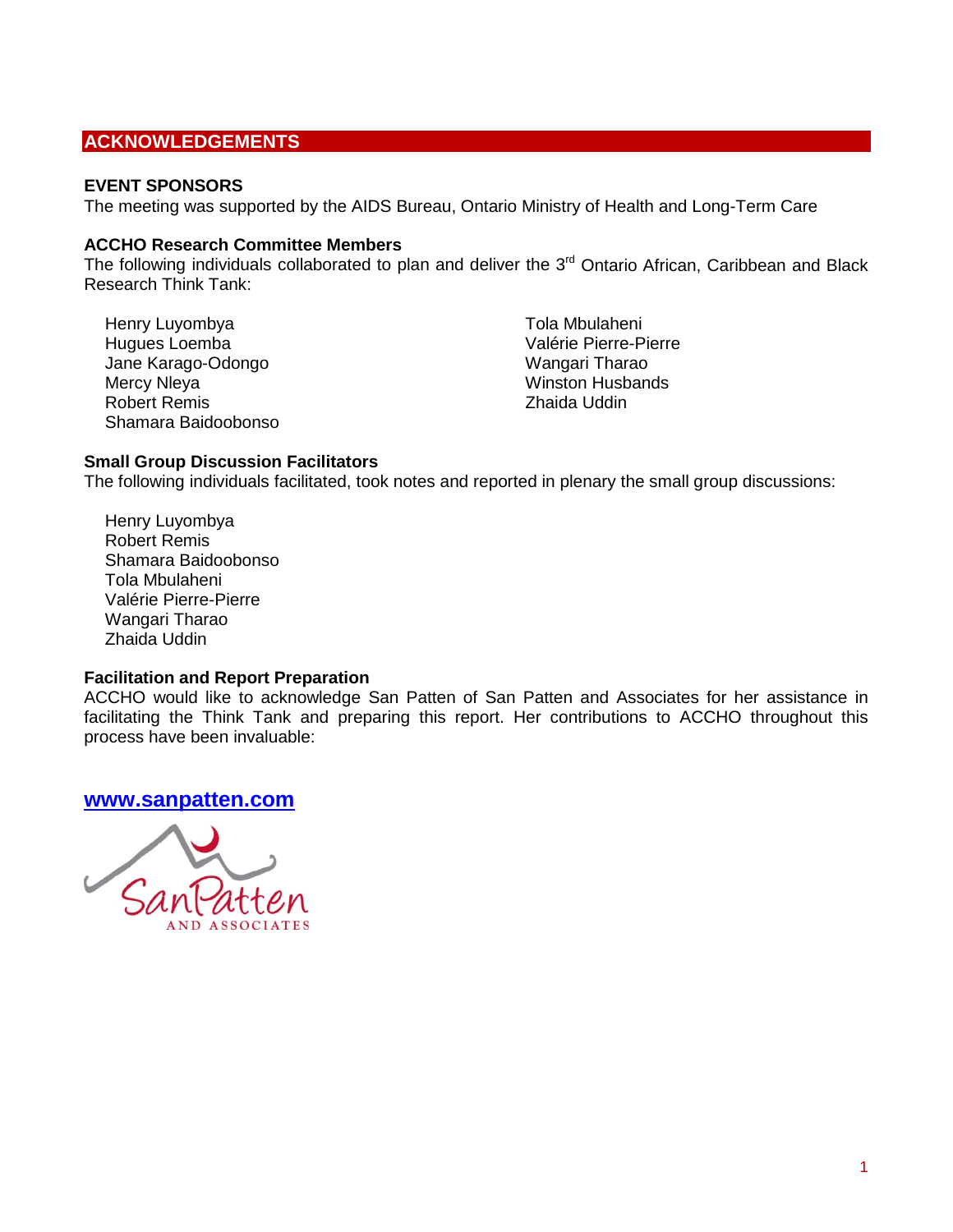## <span id="page-3-0"></span>**INTRODUCTION**

This report provides an overview of the proceedings of the  $3<sup>rd</sup>$  Ontario African, Caribbean & Black Research Think Tank delivered in Toronto (December 6-7, 2012).

This 1.5-day meeting was hosted by the African and Caribbean Council on HIV/AIDS in Ontario (ACCHO) and brought together approximately 30 researchers, community organization representatives, policy makers, community members and government stakeholders. It was the third Research Think Tank of its kind, meant to engage participants to discuss HIV issues that impact African, Caribbean and Black (ACB) communities in Ontario – which are disproportionately impacted by HIV – and identify research priorities to ultimately inform and strengthen the response to HIV in the province's ACB communities.

Prior to this event, there was the African & Caribbean HIV/AIDS Research Summit (2006), and the African, Caribbean, Black Canadian HIV/AIDS Research Think Tank (2009).

Due to timing and overlaps with other events, not everyone who should have participated was able to attend the Research Think Tank. Thus, over the summer of 2013, ACCHO undertook a validation process to gather input from additional key stakeholders including people living with HIV (PHAs), ACB Strategy Workers<sup>[1](#page-3-2)</sup> and other key stakeholders about the validity of the research priorities that were identified at the Research Think Tank. A total of 62 stakeholders participated in the validation process through discussion groups and an online survey. Wherever the input from the Research Think Tank is supplemented by participants of the validation process, the additional input is noted in blue font, specifically under the [Thematic Priorities](#page-9-1) section (pages 10-12) and in the [Research Plans](#page-16-0) section (pages 17-20). The process is described in the section [Validation Process](#page-20-0) (pages 21).

Overall, the validation process participants agreed that the six top research priority themes were indeed high priority for Ontario's ACB communities and if pursued, would make significant contributions to our efforts to address HIV within our communities. The research priorities were identified and validated as themes/issues that are common across Ontario's ACB communities, address "upstream" factors to HIV vulnerability, and build on the ongoing research and programming efforts around HIV in ACB communities.

## <span id="page-3-1"></span>**OBJECTIVES**

The objectives for the latest Research Think Tank meeting were to:

- **A** Refine the research gaps, priorities, needs and interests identified at the 2009 Research Think Tank;
- $\lambda$  Determine new and emerging research needs, gaps and priorities;
- **A** Share knowledge and information on current and ongoing research; and
- **A** Promote and facilitate meaningful and appropriate community and academic relationships.

<span id="page-3-2"></span> $1$  The term "ACB Strategy Workers" is used to refer to positions across Southern Ontario specifically funded to implement the provincial Strategy to address HIV/AIDS in ACB communities.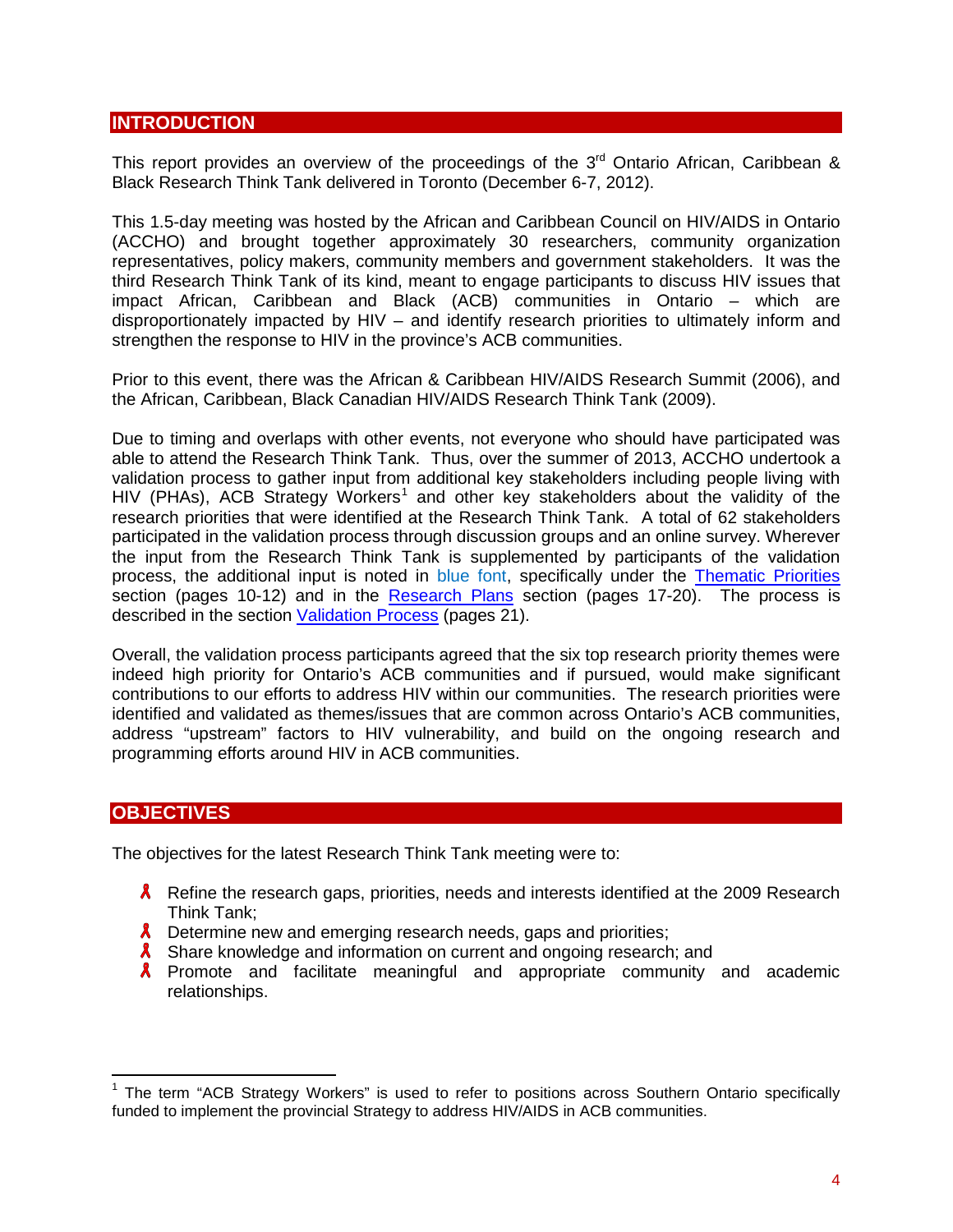## <span id="page-4-0"></span>**AGENDA**

The agenda was designed to begin with an overview of current knowledge and past priorities, moving to broad priority setting, and then to more specific research planning. The first half-day of the Research Think Tank focused on presentations outlining what the research community already knows and needs to know more about. The presentations included: an overview of the epidemiology of HIV amongst ACB people in Ontario, with a focus on emerging trends; highlights from the Ontario HIV Treatment Network (OHTN) Cohort Study, focusing on findings relevant to ACB communities; a review of the research priorities from the 2009 Research Think Tank; and summaries of research findings and remaining questions according to scientific tracks (i.e., socio-behavioural, epidemiology and public health, clinical and basic science). The scientific track presentations were based on data pulled from an online 'ACB & HIV Research Synthesis Questionnaire' conducted by the ACCHO Research Committee, with 40 responses from researchers across Ontario. The participants then discussed, in small groups, research priority themes that emerged from the presentations. Their task was to identify their top three thematic priorities that spanned two or more tracks. After sharing in plenary, these thematic priorities were compiled into a list and members of the ACCHO Research Committee convened after the meeting to organize the priority items as some had overlaps and could be merged.

The second day began with a debriefing of the first day's proceedings, and a review of the thematic priorities. The participants spent the morning engaged in in-depth discussions of priority themes through a World Café format, identifying more specific research questions and issues to be explored within each thematic priority. After lunch, through small group discussions, the participants engaged in preliminary planning of research projects, thinking through possible research partners, methodologies, and timelines for the research themes. Finally, the day closed with a plenary discussion of potential areas of collaboration across research projects and next steps for following up on the research priorities identified in the Research Think Tank. Below is the agenda in table form.

|              | Day 1: Thursday, Dec 6, 2012 (12pm-5pm) |                                                         |                                                      |                                     |
|--------------|-----------------------------------------|---------------------------------------------------------|------------------------------------------------------|-------------------------------------|
| #            | Time                                    | <b>Agenda Items</b>                                     | <b>Content</b>                                       | <b>By</b>                           |
|              | 12:00                                   |                                                         | <b>LUNCH</b>                                         |                                     |
| 1            | 1:00                                    | Welcome, introductions & agenda review                  |                                                      | Valérie Pierre-Pierre<br>San Patten |
| $\mathbf{2}$ | 1:15                                    | Epidemiology of HIV in ACB<br>communities of ON         | Epidemiological overview, with<br>emphasis on trends | <b>Robert Remis</b>                 |
| 3            | 1:35                                    | Summary of OCS results                                  | ACB highlights from the OHTN Cohort<br>Study         | Sergio Rueda                        |
| 4            | 1:55                                    | Review of 2009 Research<br><b>Think Tank priorities</b> | Overview of 2009 RTT track-specific<br>priorities    | Wangari Tharao                      |
| 5            | 2:15                                    | Questions and discussion                                | Questions for clarification only                     | San Patten                          |
|              | 2:30<br><b>BREAK</b>                    |                                                         |                                                      |                                     |
| 6            | 2:45                                    | <b>Track presentations</b>                              | Socio-behavioural                                    | Tola Mbulaheni                      |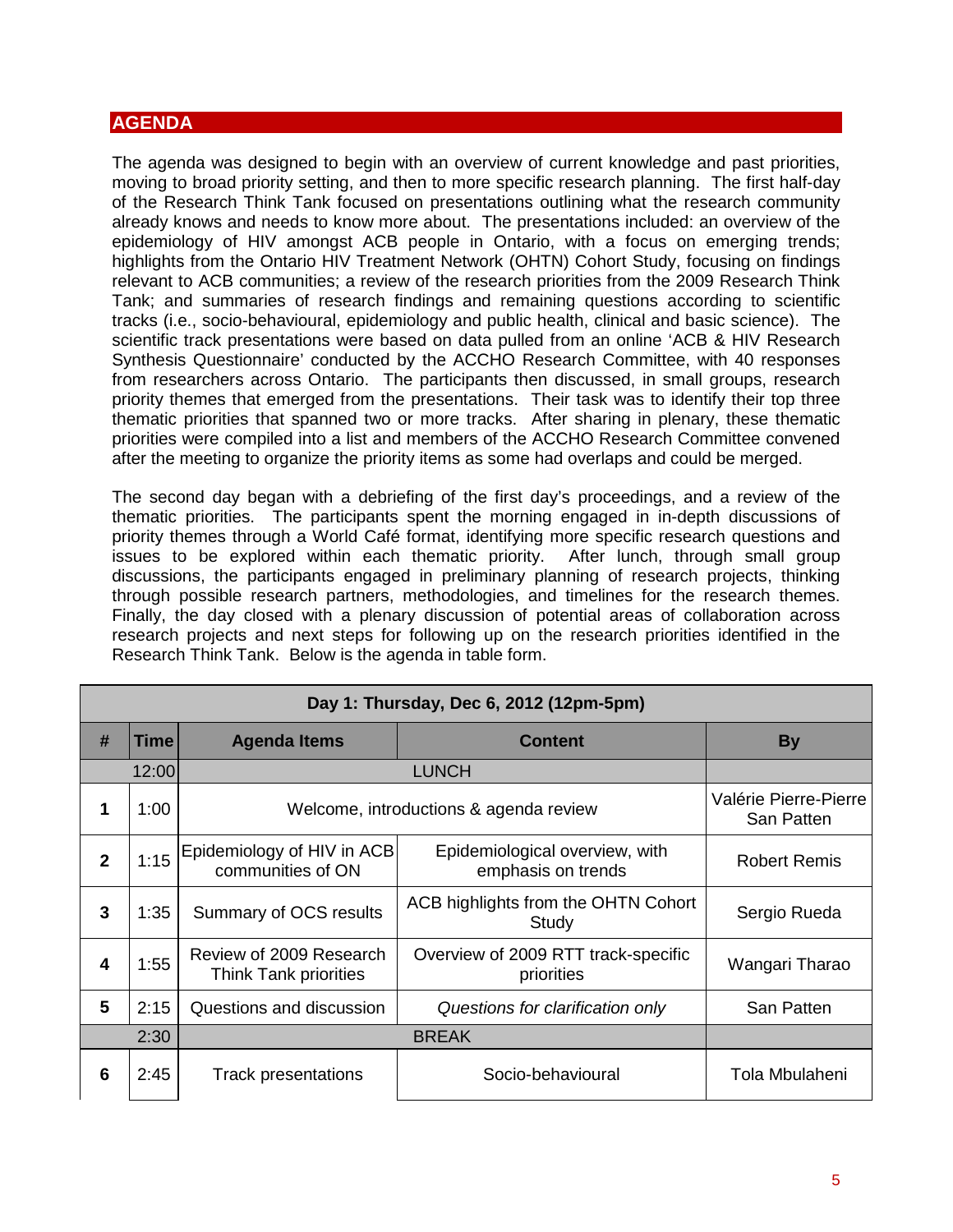|   | 3:00 |                                | Epidemiology and public health                                      | Shamara                                             |
|---|------|--------------------------------|---------------------------------------------------------------------|-----------------------------------------------------|
|   |      |                                |                                                                     | Baidoobonso                                         |
|   | 3:15 |                                | Clinical                                                            | Hugues Loemba*                                      |
|   | 3:30 |                                | Basic science                                                       | <b>Rupert Kaul</b>                                  |
|   | 3:45 | Questions and discussion       | Questions for clarification only                                    | San Patten                                          |
|   | 4:00 | Thematic priorities            | Cross-track research priorities                                     | Shamara, Tola,<br>Valérie, Wangari,<br>Zhaida Uddin |
| 8 | 4:45 | Report back and<br>adjournment | Top three research priorities<br>Day One evaluation and adjournment | <b>San Patten</b>                                   |

\* Due to unforeseen circumstances, Dr. Hugues Loemba was unable to attend the Research Think Tank. Dr. Robert Remis presented on his behalf.

|    | Day 2: Friday, Dec 7, 2012 (9am-5pm)                 |                                           |                                                      |                                    |  |
|----|------------------------------------------------------|-------------------------------------------|------------------------------------------------------|------------------------------------|--|
| #  | <b>Time</b><br><b>Agenda Items</b><br><b>Content</b> |                                           | <b>By</b>                                            |                                    |  |
|    | 8:30                                                 |                                           | <b>BREAKFAST</b>                                     |                                    |  |
| 9  | 9:00                                                 | Welcome & Day 1 check-in                  | Reflections or questions from Day 1                  | San Patten                         |  |
| 10 | 9:15                                                 | Prioritized research themes<br>from Day 1 | Top six research priorities from Day 1               | San Patten                         |  |
| 11 | 9:30                                                 | World Café discussion<br>Round 1          | In-depth discussion of                               | Shamara, Tola,<br>Valérie, Zhaida, |  |
|    | 10:00                                                | World Café discussion<br>Round 2          | priority research themes                             | Robert, Henry<br>Luyombya          |  |
|    | 10:30                                                |                                           | <b>BREAK</b>                                         |                                    |  |
| 12 | 10:45                                                | World Café discussion<br>Round 3          | In-depth discussion of                               | Shamara, Tola,<br>Valérie, Zhaida, |  |
|    | 11:15                                                | World Café discussion<br>Round 4          | research priorities (continued)                      | Robert, Henry<br>Luyombya          |  |
|    | 12:00                                                |                                           | <b>LUNCH</b>                                         |                                    |  |
| 13 | 1:00                                                 | Report back                               | Summary from each World Café<br>facilitator          | San Patten                         |  |
| 14 | 1:30                                                 | Research planning<br>discussions          | Preliminary planning of research<br>projects         | small table<br>facilitators        |  |
|    | 2:30                                                 |                                           | <b>BREAK</b>                                         |                                    |  |
| 15 | 2:45                                                 | Report back                               | Summary of research plans for each<br>priority theme |                                    |  |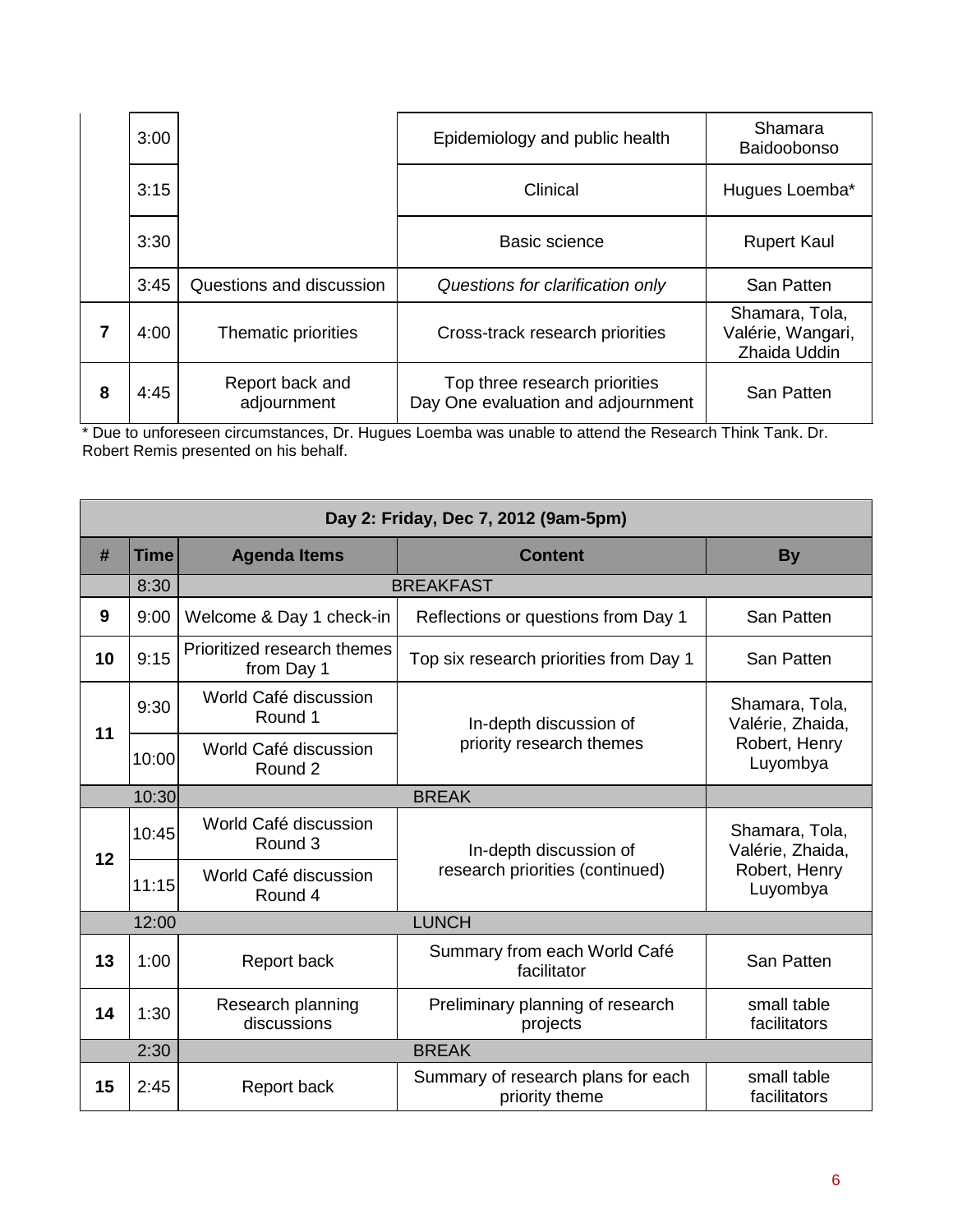| 16 | 3:15 | Plenary discussion          | Discussion of potential collaborations | San Patten            |
|----|------|-----------------------------|----------------------------------------|-----------------------|
|    | 4:00 | Evaluation                  | Complete evaluation form               | San Patten            |
| 18 | 4:05 | Thank you's and Adjournment |                                        | Valérie Pierre-Pierre |

## <span id="page-6-0"></span>**PRESENTATIONS**

This section summarizes key themes highlighted in each of the presentations.

#### <span id="page-6-1"></span>**Welcome and Introductions**

**Valérie Pierre-Pierre**, Director of ACCHO, opened the meeting with welcoming remarks and background information, noting that this Research Think Tank is complementary to the process to renew the ACB HIV/AIDS Strategy for Ontario, and that continuity between the two projects is built by having San Patten as the consultant for both. Valérie welcomed participants on behalf of ACCHO and thanked the ACCHO Research Committee members and ACCHO staff who helped plan and deliver the meeting. Valérie also thanked the funder (the AIDS Bureau) who supported the Research Think Tank. The Facilitator (**San Patten**) then provided an overview of the objectives and agenda for the Research Think Tank.

#### <span id="page-6-2"></span>**Epidemiology of HIV in ACB Communities of Ontario**

**Dr. Robert Remis**, Director of the Ontario HIV Epidemiological Monitoring Unit, provided an overview of epidemiological trends relating to HIV incidence and prevalence amongst people from Africa and the Caribbean living in Ontario, designated as "people from HIV-endemic countries", in the epidemiological data. Robert highlighted 2006 Census data regarding the ACB population in Ontario, HIV diagnoses from 1985-2011 by sex and exposure category, distribution of HIV diagnoses by the risk factor of "HIV-endemic", HIV-related deaths in persons born in Africa or the Caribbean, and modeled HIV incidence by the risk factor of "HIV-endemic." Robert provided the following as key conclusions:

- **A** Persons from Africa and the Caribbean in Ontario are at high risk for HIV infection, when compared to other ethno-cultural groups.
- $\lambda$  In 2009, people from Africa and the Caribbean represented 19% of estimated HIVinfected persons in Ontario.
- $\lambda$  The relative HIV infection rate among the heterosexual population is approximately 24 times higher for people from Africa and the Caribbean.
- $\lambda$  From 2004 to 2009, HIV prevalence in the "HIV-endemic" risk group increased by 55% (3,330 to 5,160) and HIV incidence increased by 16%, mainly in females.

## <span id="page-6-3"></span>**Summary of OHTN Cohort Study Results**

**Dr. Sergio Rueda**, Director of Population Health Research at the OHTN, provided some preliminary descriptive findings from the OHTN Cohort Study (OCS). The OCS is an ongoing observational, open dynamic cohort of HIV-positive persons in care in Ontario, with over 5,900 participants recruited from specialized HIV clinics and primary care practices throughout the province. The data are drawn from medical charts and face-to-face interviews, and from linked data at Public Health Laboratories of Public Health Ontario. The OCS data were presented for the purpose of informing the Research Think Tank discussions, but they were not yet published and thus the information presented by Sergio was not to be circulated beyond the presentation at the Research Think Tank.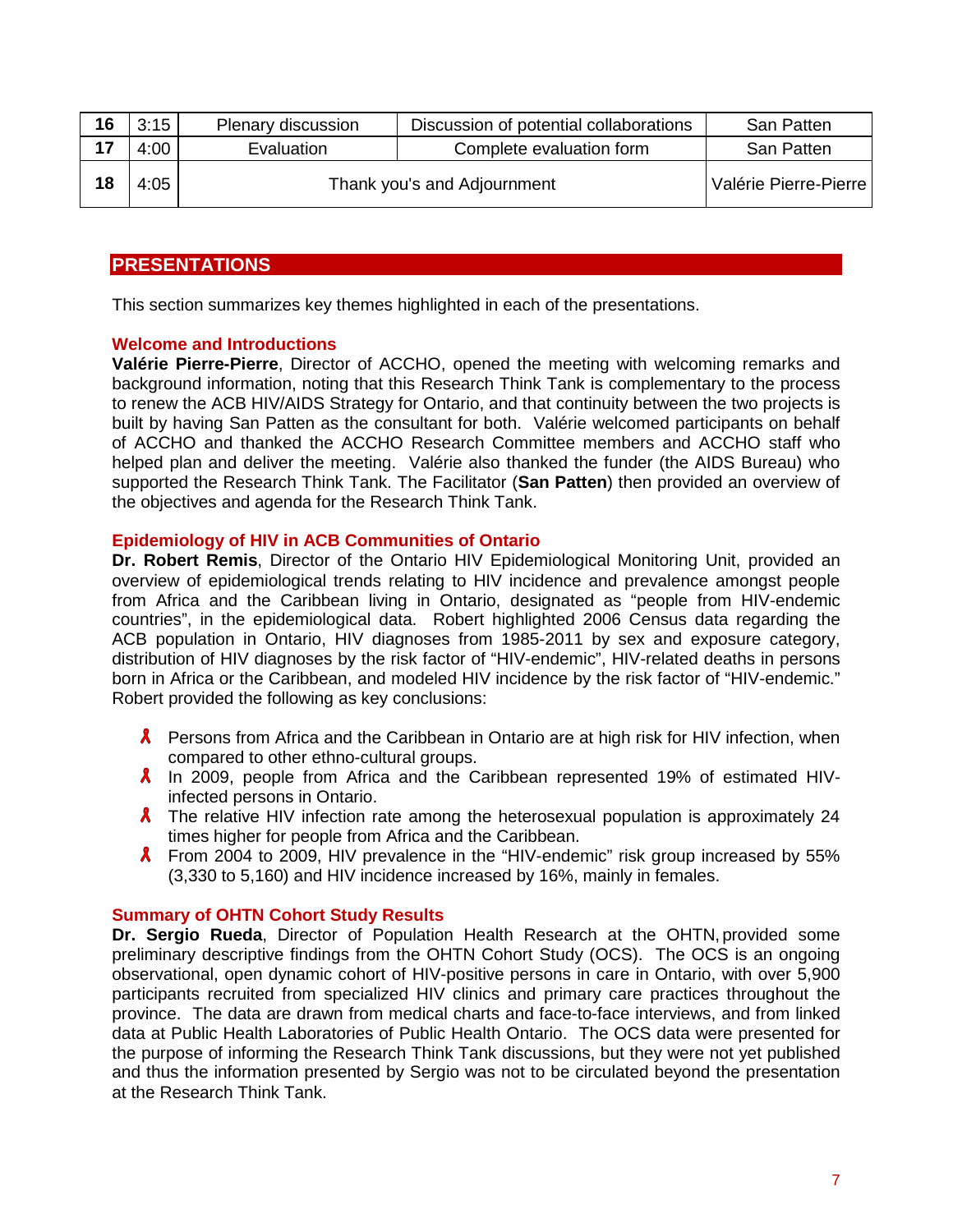Sergio's presentation included findings which characterized ACB populations who are living with HIV and in care in Ontario, and compared socio-demographic and clinical characteristics of ACB participants with other ethno-racial groups from the OCS.

It can be noted that the ACB people in the cohort so far, in comparison to other ethnic group categories ('white', 'Aboriginal' and 'other'), are more likely to be women, younger, heterosexual, immigrants and have children. They report less income and less housing stability than other groups, despite having similar employment rates. ACB cohort members also report worse HIVdisease markers (i.e., lower CD4 counts and detectable viral loads). While ACB participants report better lifestyle factors (i.e., smoking, alcohol and substance use) and better physical health, they experience higher levels of depressive symptoms and stress, higher HIV-related stigma, less social support and lower levels of mastery.

#### <span id="page-7-0"></span>**Review of 2009 Research Think Tank Priorities**

**Wangari Tharao**, Chair of the ACCHO Research Committee and Director of Programs and Research at Women's Health in Women's Hands Community Health Centre, provided an overview of the priorities identified at the 2009 ACB Research Think Tank. Wangari noted that the overall goal of the ACB Research Think Tank is to generate data in support of the 3<sup>rd</sup> objective of the original ACB Strategy – establish research priorities that are relevant to the needs of ACB communities, and promote research that is ethical and respectful.

The research priorities were organized according to four tracks:

- 1. Basic science pathogenesis, prevention and transmission
- 2. Epidemiology data gaps, timeliness of data and methodological issues
- 3. Clinical science linkages/communication, population specificity and treatment
- 4. Socio-Behavioural science prevention, systemic and sectoral accountability, maturing of PHAs/lifespan approach, criminalization and HIV non-disclosure, capacity building, population specificity, involvement/engagement of heterosexual men, and secondgeneration HIV-positive youth

Wangari also identified cross-cutting issues that spanned multiple scientific tracks:

- 1. Ongoing impact of racialization, racism, gender imbalances, homophobia, immigration issues and structural systems and their influences on social mobility, prevention, diagnosis and treatment for ACB populations
- 2. Multiple intersecting systemic challenges that require a holistic/determinants of health approach, and the need to locate HIV prevention, diagnosis, treatment and support in the context of challenges and competing priorities in real life
- 3. Location of HIV discourse within human rights and valuing of ACB people living with HIV
- 4. Breaking the glass ceiling of current  $G/MIPA<sup>2</sup>$  $G/MIPA<sup>2</sup>$  $G/MIPA<sup>2</sup>$  requirements
- 5. Real time linkages of research and programming
- 6. Taking inventory of all research to determine what we know and gaps in what we know
- 7. Research capacity building and infrastructure enhancement to support ACB leadership and researchers, and resources to facilitate community-based self-determination of all ACB sub-populations
- 8. Establishment of an ACB HIV/AIDS research network
- 9. Thematic research that blends population(s) priorities, scientific/epidemiological data and front line information with benchmarks and resources in five-year blocks

<span id="page-7-1"></span><sup>&</sup>lt;sup>2</sup> Greater/Meaningful Involvement of People Living with HIV/AIDS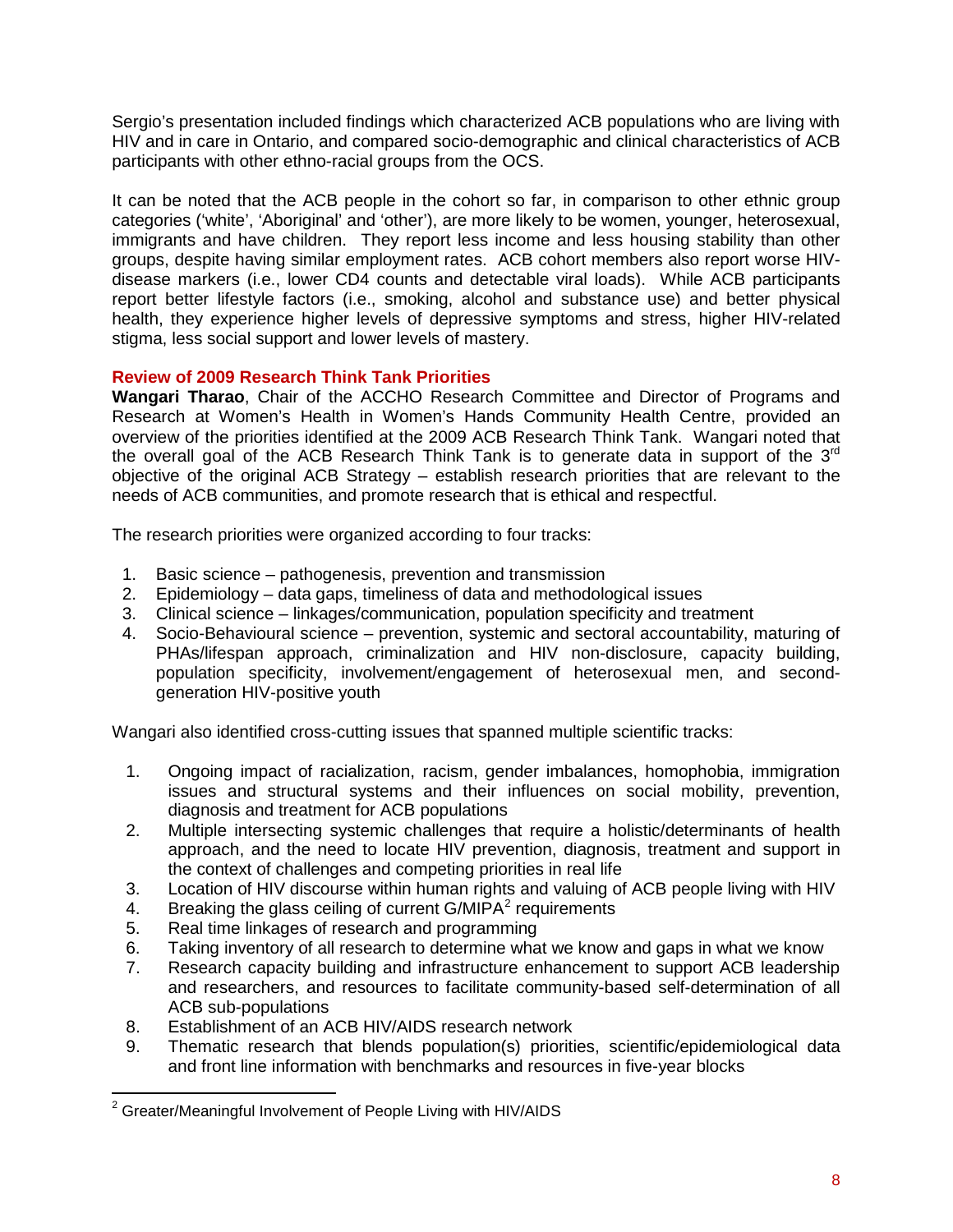- 10. Evaluation and accountability
- 11. Enhancement of tools and training to increase quality, scope, usefulness and timeliness of research

#### <span id="page-8-0"></span>**Track-Specific Presentations**

ACCHO's Research Coordinator, **Tola Mbulaheni**, provided a summary of the sociobehavioural research track; **Shamara Baidoobonso**, member of the ACCHO Research Committee, provided a summary of epidemiology and public health research; **Dr. Hugues Loemba**, ACCHO Research Committee member and Physician at Ottawa's Hôpital Montfort, prepared a presentation on clinical research (presented by **Dr. Robert Remis** in Hugues' absence); and **Dr. Rupert Kaul**, Associate Professor at the University of Toronto Departments of Medicine and Immunology, presented a summary of basic science research. The four presentations outlined current areas of research or research interests in Ontario, key findings from research in each track, research needs and gaps, and research implications. The data for the four research track presentations were gathered from the 40 responses to the online 'ACB & HIV Research Synthesis Questionnaire' administered by the ACCHO Research Committee in fall 2012, as well as from the presenters' own familiarity with the field of research and document/literature review.

The research needs and gaps identified for **epidemiological research** were:

- **A** More research is needed to identify an HPV vaccine that meets the HPV prevention needs of African and Caribbean women
- **A** Stigma research needs to evolve to look at 'covert' forms of stigma
- $\lambda$  Epidemiologic research must focus on behaviours that are of public health significance (e.g., yearly HIV testing)
- $\lambda$  Research needs to consider the diversity within ACB communities
- $\lambda$  There needs to be more research on heterosexual ACB men
- $\lambda$  We need research that focuses on why there is a disconnect between risk behaviours and HIV infection rates among ACB youth
- $\lambda$  We need more research focused on addressing methodological issues that affect research with ACB communities such as low participation
- **A** We need more research from outside of Toronto

The research needs and gaps identified for **socio-behavioural research** were:

- $\lambda$  More research needs to accurately assess 'covert' stigma in ACB communities
- $\lambda$  Better understanding of the positive and negative impacts of the immigration experience on HIV prevention
- $\lambda$  Increased knowledge on ACB youth and sexuality and structural issues affecting their quality of life
- **A** Longer-term follow-up of ACB immigrant youth
- **A** More research examining other forms of supportive housing that do not neatly align with mainstream supportive housing models
- $\lambda$  The role of ASOs in transitioning families to the pediatric HIV clinic and from this clinic to adult care
- A Better knowledge of lesbian, gay, bisexual, transgender and queer (LGBTQ) women who are living with HIV
- **A** Criminalization & HIV non-disclosure
- **A** Francophone/French-speaking communities
- **A** Heterosexual men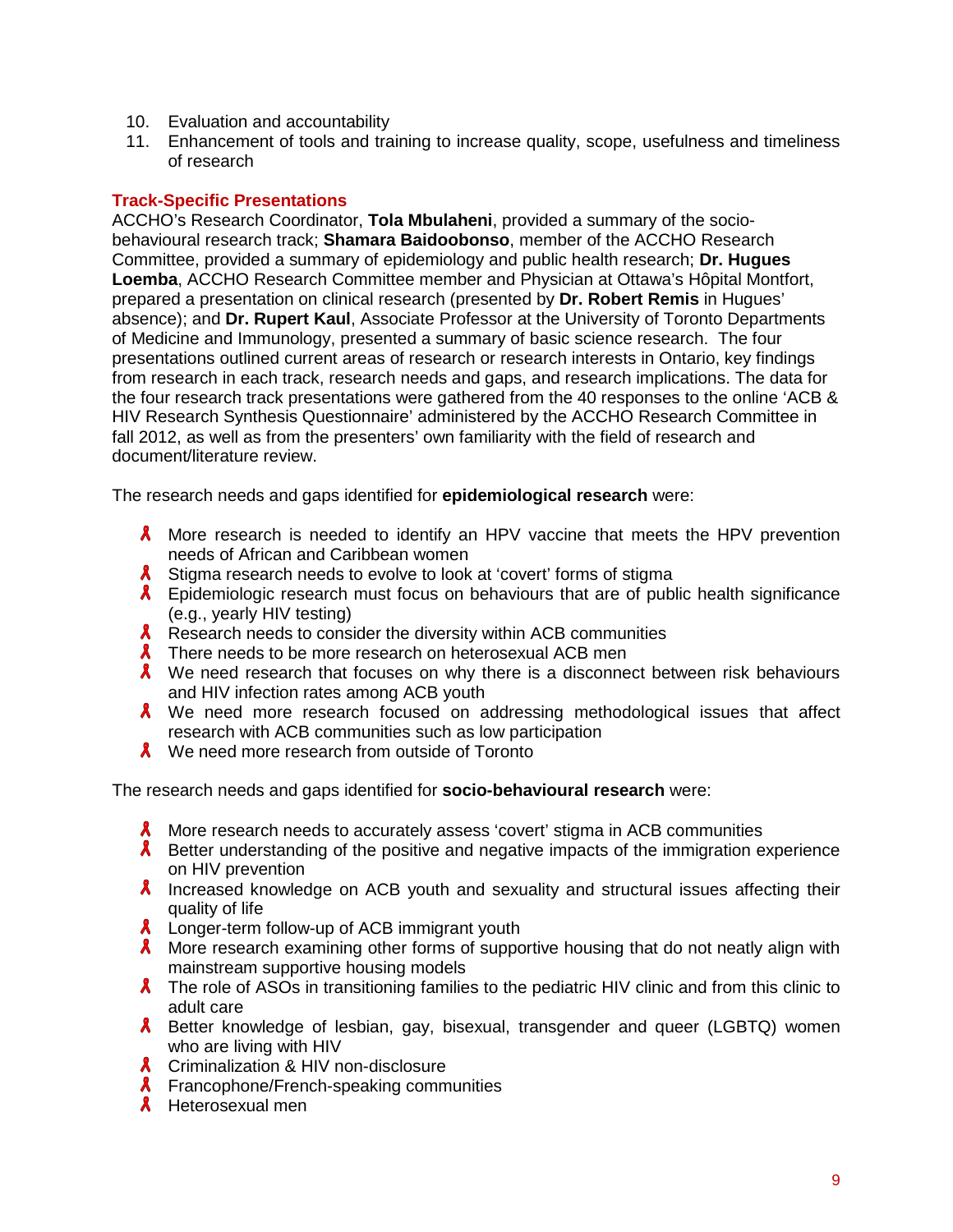The research needs and gaps identified for **clinical research** were:

- Early versus late diagnosis in course of HIV infection
- **A** Continuity of HIV care
- A Adherence to antiretroviral regimens
- $\lambda$  Response to antiretroviral drugs (e.g., viral suppression)
- **A** Occurrence and treatment of co-morbidities
- $\lambda$  Rates of vertical (i.e., mother-to-child) HIV transmission
- **A** Natural history and mortality related to HIV infection and other sexually transmitted infections (STIs)

All of the above can be examined by gender, age, health services region, region of birth, and time since arrival in Canada.

The research needs and gaps identified for **basic science research** were:

- $\lambda$  Increased HPV vaccination in young ACB women
- **A** Better understanding of whether HPV vaccine reduces HIV risk
- $\lambda$  Reduced herpes rates if treatment after infection is too late
- $\lambda$  Optimal way to balance reproductive health and HIV risk

## <span id="page-9-0"></span>**PRIORITY SETTING DISCUSSIONS**

#### <span id="page-9-1"></span>**Thematic Priorities**

The participants then worked in small groups to discuss cross-track research priorities that emerged from the presentations. Each small group identified three thematic priorities which were shared in plenary in order to generate a list of thematic priorities (see Appendix A for the list of thematic priorities identified at each table). This long list was reviewed by members of the ACCHO Research Committee and the facilitator to identify overlaps and to collapse categories wherever appropriate. The list was narrowed down to nine thematic priorities, which were reviewed on Day Two.

It was noted that there are cross-cutting populations that must be considered within each of the research themes: women, men who have sex with men (MSM), youth, heterosexual men, incarcerated populations, transgendered people, PHAs, and immigrants, refugees, migrant workers, people without status and newcomers. While there were no research themes specifically targeting any one population group, the participants were encouraged to think about sub-populations when discussing the issues and questions within each theme.

Only the Research Think Tank participants had the opportunity to vote for their top three crosstrack themes, based on their own perspectives and understandings of HIV-related research needs amongst ACB communities. The following table summarizes each of the priority crosscutting themes discussed at the Research Think Tank. The topics with an asterisk (\*) indicate the top six thematic priorities, based on the voting, although these six are not listed in any particular order of priority. Although clinical issues had initially been considered a standalone theme, the participants agreed to combine it with theme #2 (HIV through the life span) as both relate to the treatment and care of people living with HIV throughout their life spans and throughout stages of clinical care.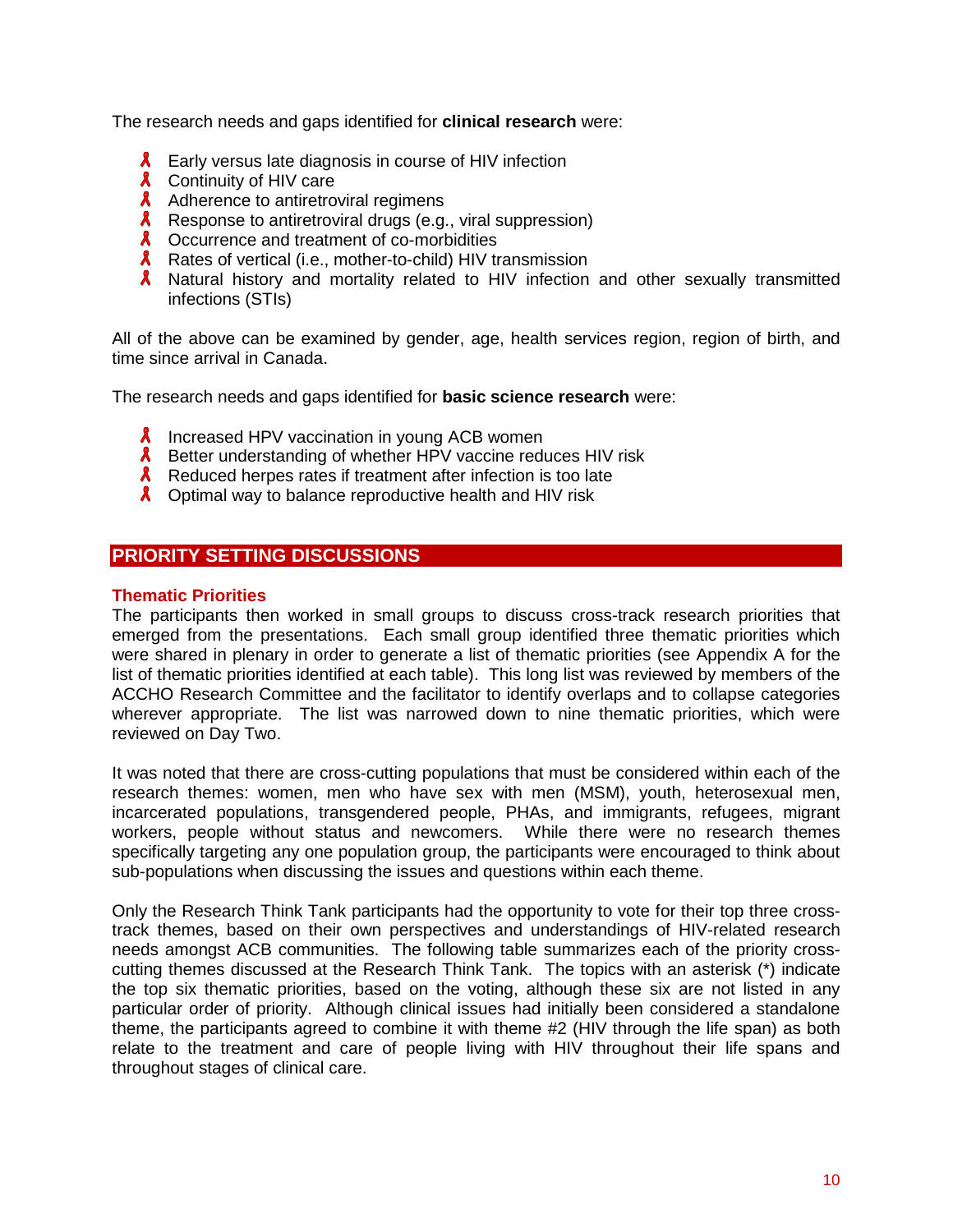It should be noted that a community-based research (CBR) approach was deemed essential regardless of the research topic or question. All research endeavours should include meaningful engagement and input from the populations which are the focus of the research, at all stages of the research process. Also, the list of research priorities which emerged from the 2012 Research Think Tank does not negate or override priorities identified at the 2009 Research Think Tank. They are meant to complement, not override other identified priorities, such as those identified by Women's Health in Women's Hands Community Health Centre (WHIWH) or by the Committee for Accessible AIDS Treatment (CAAT) in their own think tanks. We acknowledge that the research priorities from previous meetings remain important and indeed still require attention as research and knowledge exchange is a long-term endeavour. The research priorities identified at the 2009 Research Think Tank are included in Appendix C for comparison, and we encourage readers of this report to review the priorities previously identified by ACB stakeholders.

It is important to note that the priorities are not listed in order of importance; all topics are important and could potentially be taken up by researchers looking to build the knowledge to strengthen the response to HIV in ACB communities. The table below includes descriptors for each theme that was developed at the Research Think Tank, with examples added during the Validation phase being indicated in blue font. The examples of specific research topics are provided for illustration purposes only; they are not intended to be exhaustive or prescriptive of the specific issues to be covered under each theme.

|    | <b>Priority Cross-Cutting Theme</b><br><b>Descriptions</b>                                                                                                                                                                                                                                  | <b>Examples of Specific Research Issues or Topics</b>                                                                                                                                                                                                                                                                                                                                                |
|----|---------------------------------------------------------------------------------------------------------------------------------------------------------------------------------------------------------------------------------------------------------------------------------------------|------------------------------------------------------------------------------------------------------------------------------------------------------------------------------------------------------------------------------------------------------------------------------------------------------------------------------------------------------------------------------------------------------|
|    | 1. * HIV prevention best practices -<br>identifying, piloting and measuring<br>the effectiveness of HIV prevention<br>interventions targeting specific sub-<br>populations.                                                                                                                 | Developing and testing interventions which relate to:<br>perceptions of individual and community risk; role of<br>culture in vulnerability to HIV as well as coping;<br>educating parents and teachers; reaching individuals<br>with special needs or disabilities; reaching sex<br>workers.                                                                                                         |
| 2. | * Clinical Issues across the life<br>span – treatment and care of people<br>living with HIV throughout their life<br>spans (ACB youth transitioning to<br>adult care to aging with HIV) and<br>throughout the treatment cascade<br>(diagnosis, adherence, and<br>continuity of care).       | Clinical research questions relating to: support for<br>disclosure and for serodiscordant couples; natural<br>history of HIV; co-infections (e.g., hepatitis C and<br>STIs); perinatal transmission, pregnancy planning and<br>motherhood, infant feeding choices; needs of youth<br>living with HIV-positive parents; HIV-Associated<br>Neurocognitive Disorder (or HAND) in the ACB<br>population. |
| 3. | * Policy analysis – impacts of<br>policy changes to the Immigration<br>Act, Mental Health Act,<br>criminalization of non-disclosure,<br>Interim Federal Health Benefits,<br>social assistance (i.e., Ontario<br>Disability Support Program and<br>Ontario Works) and access to<br>services. | Impact of organizational policies and structure of<br>organizations working with ACB individuals; impact of<br>cost of medications for those without drug plans;<br>access to life insurance; access to legal aid services;<br>employment and labour rights policies for migrant<br>workers.                                                                                                         |
|    | 4. HIV testing**- addressing the<br>challenges of increasing access to                                                                                                                                                                                                                      | Impact of social determinants of health on decision-<br>making around HIV testing; links of testing to HIV                                                                                                                                                                                                                                                                                           |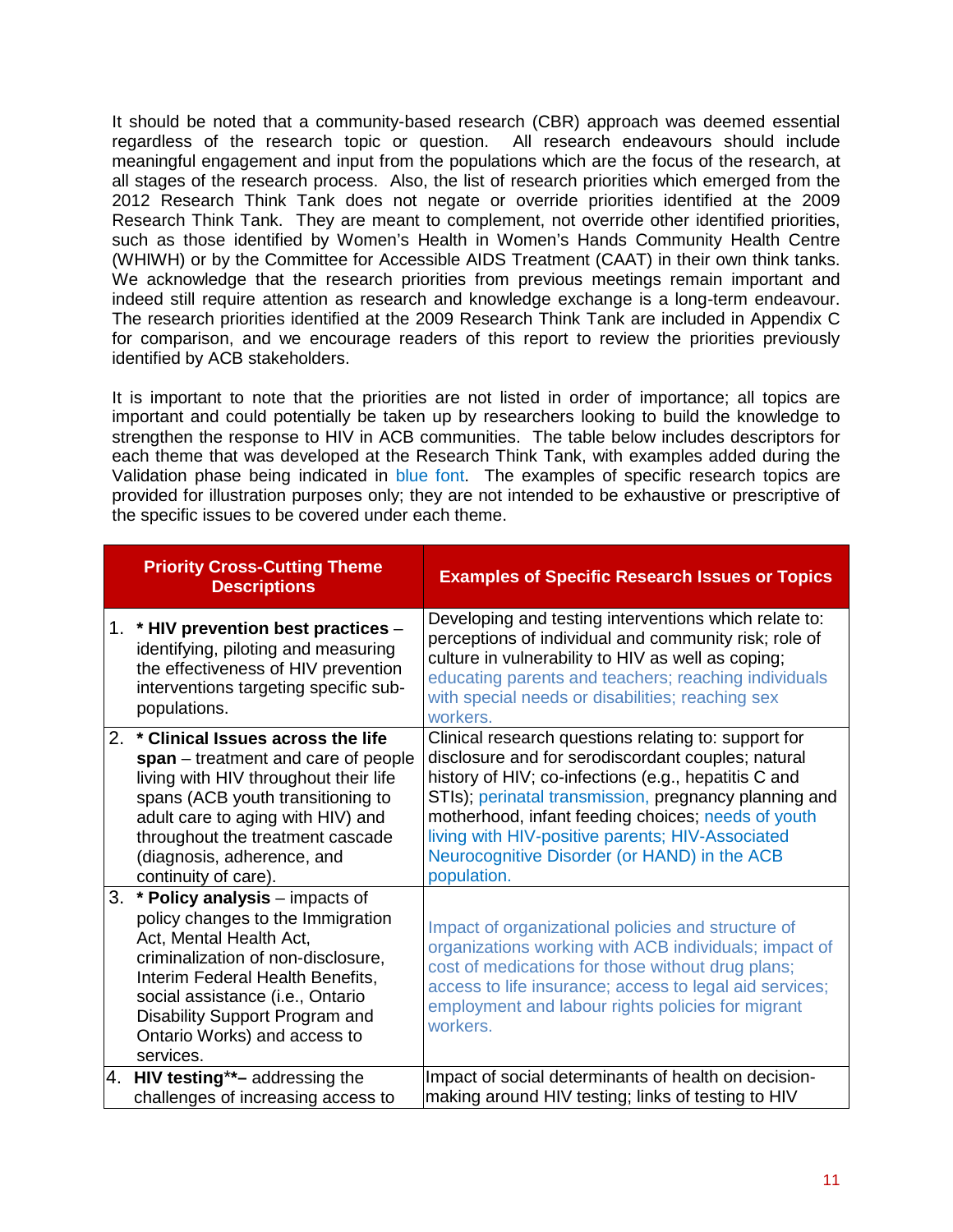|    | <b>Priority Cross-Cutting Theme</b><br><b>Descriptions</b>                                                                                                                                                                                          | <b>Examples of Specific Research Issues or Topics</b>                                                                                                                                                                                                                                                                                                                                                                                                                                                                                                                  |
|----|-----------------------------------------------------------------------------------------------------------------------------------------------------------------------------------------------------------------------------------------------------|------------------------------------------------------------------------------------------------------------------------------------------------------------------------------------------------------------------------------------------------------------------------------------------------------------------------------------------------------------------------------------------------------------------------------------------------------------------------------------------------------------------------------------------------------------------------|
|    | and uptake of HIV testing, and<br>assessment of expanded HIV testing<br>options (such as point-of-care, rapid<br>and home testing).                                                                                                                 | prevention; impact of couples testing on HIV<br>prevention and relationships; provider-initiated HIV<br>testing; HIV testing in relation to stigma; impact of<br>structural factors on HIV testing; the role of culture in<br>HIV testing.                                                                                                                                                                                                                                                                                                                             |
| 5. | * Sexual practices - social<br>epidemiology and exploratory<br>questions of ACB youth and<br>newcomers, serodiscordant couples,<br>gay men and other MSM,<br>heterosexual men, and older adults                                                     | Understanding the role of culture; impact of<br>transnational sexual practices (i.e., relationships in<br>home country and in Canada).                                                                                                                                                                                                                                                                                                                                                                                                                                 |
|    | 6. * Stigma – developing a greater<br>understanding of the nature of HIV-<br>related stigma and how it can be<br>mitigated.                                                                                                                         | Expanding notions of stigma including internalized<br>stigma; intersections of violence and discrimination;<br>impact on HIV disclosure; institutionalized stigma in<br>healthcare services industry.                                                                                                                                                                                                                                                                                                                                                                  |
|    | 7. * Methodological issues -<br>development and testing of research<br>methodologies which are culturally<br>relevant, challenge traditional<br>notions of 'legitimate knowledge' and<br>encourage a 'bottom-up' approach to<br>knowledge building. | Understanding barriers to ACB research participation;<br>role of culture in research engagement; building<br>capacity to critically think about research design (e.g.,<br>anticipated impacts, building on community<br>knowledge); innovative methods for engaging ACB<br>community members (e.g., online or informal/social<br>methods, linking with trusted clinicians); translating<br>and disseminating research findings and<br>epidemiological data in layperson terms; mixed<br>methods that supplement quantitative data with lived<br>experience narratives. |
|    | $8.$ Immune activation $-$ vulnerability<br>due to increased inflammation<br>(immune activation).                                                                                                                                                   |                                                                                                                                                                                                                                                                                                                                                                                                                                                                                                                                                                        |

\*\*Although HIV testing was not voted as a top priority in the Research Think, it was identified as such by a many participants of the validation process.

Some of the priorities identified by participants in the validation process were more related to policy and programs, rather than research. Given that the focus of the Think Tank and this report is to document research priorities, policy and programming issues were documented in Appendix B, so as to ensure the voices of people were not lost.

Also, while the table above lays out research priorities for the next 3-5 years, it is important to recognize that, from time to time, new issues may emerge that may need to be taken up sooner rather than later.

## <span id="page-11-0"></span>**WORLD CAFÉ DISCUSSIONS**

The World Café is a small group conversational process that allows participants to rotate between various topics. These conversations link and build on each other as people move between groups, cross-pollinate ideas, and discover new insights. As a process, the World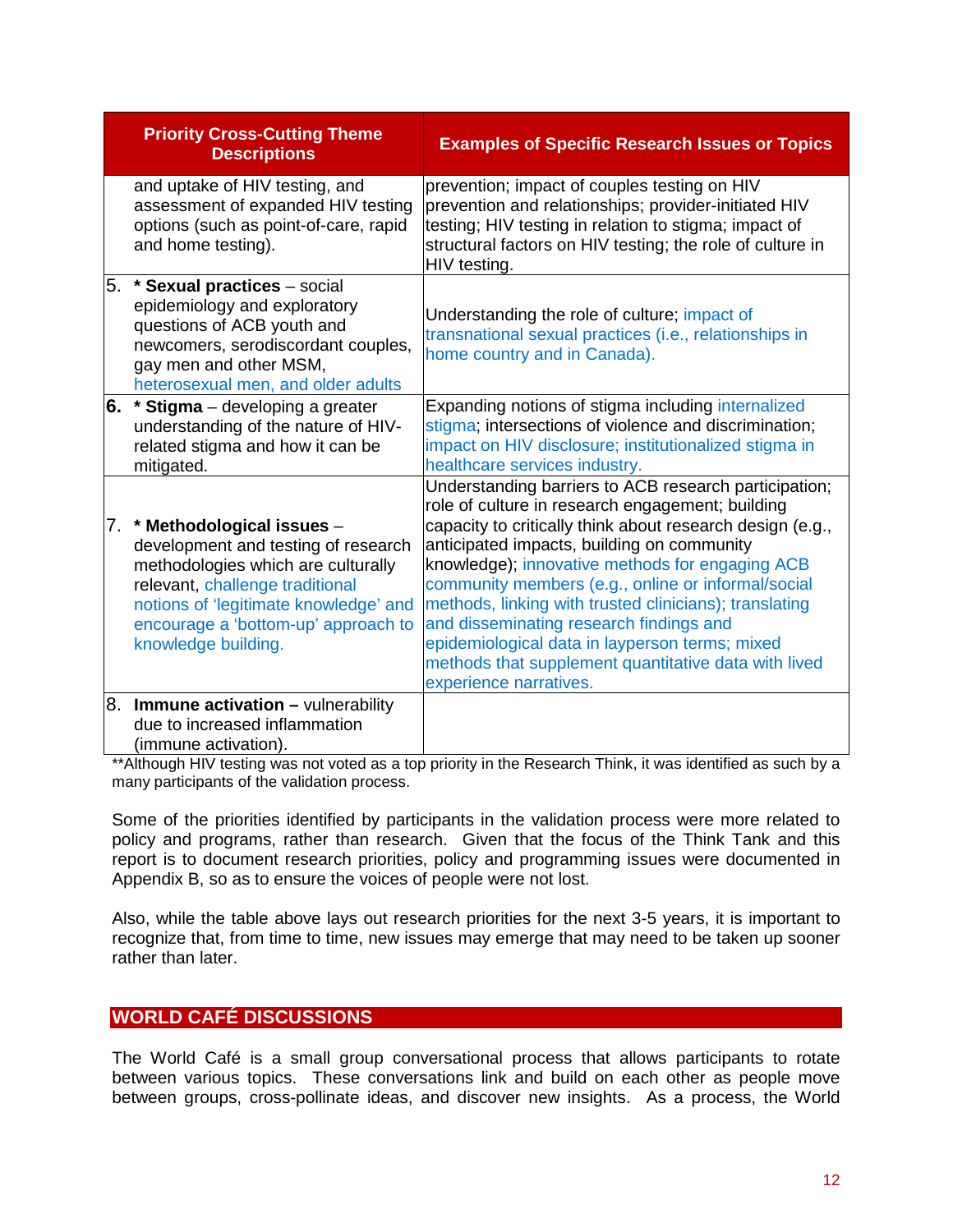Café evokes the collective intelligence of the group and ensures that participants are able to contribute to the top six thematic priorities:

- 1. Sexual behaviours
- 2. HIV prevention best practices
- 3. Policy analysis
- 4. Stigma
- 5. Methodological issues
- 6. Clinical issues across the life span

Each topic was facilitated by one member of the ACCHO Research Committee (Valérie, Zhaida, Shamara, Wangari, Tola and Robert) seated at one of the round tables. There were no more than eight chairs at each table and participants were instructed not to move chairs between tables. The participants were asked to visit the four topics which were of most interest to them so that by the end of the World Café session, they had discussed four out of the six research themes for about 20 minutes per theme.

The participants were asked to consider the following two questions:

- A What themes and issues around this topic are currently prioritized and pursued?
- $\lambda$  What are the issues and types of research that are lacking and require additional attention to address this theme?

Below is a summary of the discussions for each World Café topic.

#### <span id="page-12-0"></span>**Sexual Practices**

- $\lambda$  Changing from a focus on sexual behaviours (which carries stigma) to sexual practices which take into account contextual factors
- $\lambda$  Need to understand changes in behaviours after moving to Canada; is HIV risk higher due to changes in sexual practices or has risk changed due to higher risk sexual networks (contact with communities with higher HIV prevalence)
- $\lambda$  Social contextual factors how they influence sexual practices and how they are perceived
- **A** Sexual networks, sexual 'mixing' (e.g., Detroit -Windsor youth networks)
- $\lambda$  Respectful relationships condom use and negotiation, communication issues
- $\lambda$  Colonization impacts on culture, perceptions of risk, communication between parents and children, hyper-sexualization (i.e. portraying ACB people to be *more* sexual/extreme in their sexuality) vis-à-vis other ethnicities
- $\lambda$  HIV knowledge and risk which cannot be accurately measured using western knowledge scales because they do not include culturally-specific traditional knowledge (e.g., yam eating)
- **A** Incongruence in gender relations men's notions of mother/grandmother versus sexual partners
- $\lambda$  Internet's role in shaping sexual networks: relevance of kinship, neighbourhood, race, ethnicity in the age of the Internet, and its impact on disclosure of HIV status
- $\lambda$  Social epidemiology creating and using realistic categories that people relate to (e.g., ethnocultural or national origins)
- $\lambda$  Drug use networks and alcohol use impacts on sexual practices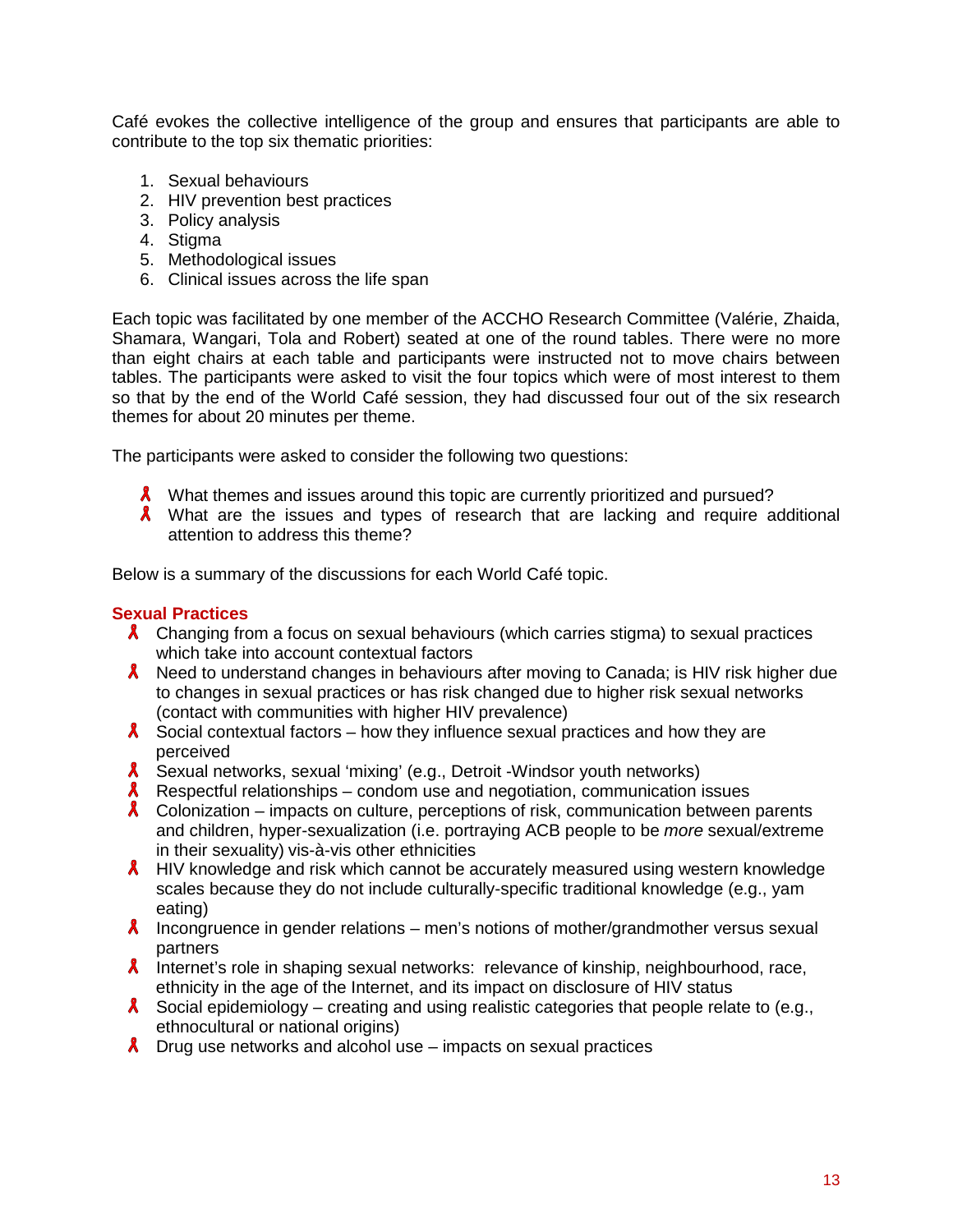## <span id="page-13-0"></span>**Best Practices in HIV Prevention**

- **A** Based on an inventory of primary prevention initiatives, there is a very limited number of tested interventions for ACB communities; the Many Men Many Voices (3MV) intervention is the only one that has been validated or rigorously evaluated; the "Keep It Alive" campaign was also evaluated
- **A** Scale-up of interventions based on modeling for optimum "market penetration" and trickle down impacts
- **A** Need to support development of 'soft evaluation' methods in the course of outreach activities
- **A** Evaluation of existing programs, new proposed interventions in development, rollout of new or experimental interventions/models (challenge in identifying comparators or controls)
- $\lambda$  Secondary prevention only known example is disclosure assistance with sexual partners
- $\lambda$  ACB Strategy Workers many innovations at the frontline, relevant and well-conceived outreach methods but with little formal evaluation
- $\lambda$  Mass marketing campaigns skepticism about cost-effectiveness over the long term
- $\lambda$  Sexual behaviours effective prevention programs require better knowledge of determinants of behaviours, characterizing patterns of vulnerability and risk
- **A** More comprehensive understanding of what works need systematic literature review, meta-analysis, collaboration with international colleagues, adaptation of interventions versus de nova development of interventions (focusing on research specific to Caribbean/West Indian populations versus African Americans) – for example: Sigma research – Catherine Dodds (UK)
- $\lambda$  Mathematical modeling which parameters (e.g., condom use, number of sexual partners, etc.) are likely to have greater impact on HIV prevention
- **A** Systematic measurement and roll-out of interventions such as motivational interviewing
- A Partnerships funding agencies, ASOs, researchers (including within and outside ACBspecific partners)
- **A** Referral networks to help reach those who are not easily reached, using existing networks and information gathered during engagement of contacts

## <span id="page-13-1"></span>**Policy Analysis**

- $\lambda$  Government policies that need to be investigated for impact on ACB individuals criminalization of HIV non-disclosure, immigration, federal health benefits, Ontario Disability Support Program (ODSP) and Ontario Works (social assistance), Trillium drug program, universal testing, funding, correctional facilities, public health, child and family welfare, testing guidelines
- $\lambda$  Organizational policy MIPA implementation
- **A** Impacts access to services, on specific sub-populations (youth, MSM, families), impact on self-sufficiency, government expenditure perspectives, impact on mental health (anxiety, stress, depression), on care providers (stress). It was also noted that communities need to self-define the impacts.
- **A** Methodologies mixed methods, reviews of existing research, economic arguments and models (cost-effectiveness), study of effective policies and programs, cohort studies of the impact of policies, organizational assessments (e.g., MIPA and role transitions for PHAs from volunteer to staff members)
- $\lambda$  Key considerations critical and intersectional approach to documenting the impacts of policy changes, on PHAs and whole communities, with people at the centre when considering impacts
- $\lambda$  Key consideration: how politically feasible are our policy recommendations?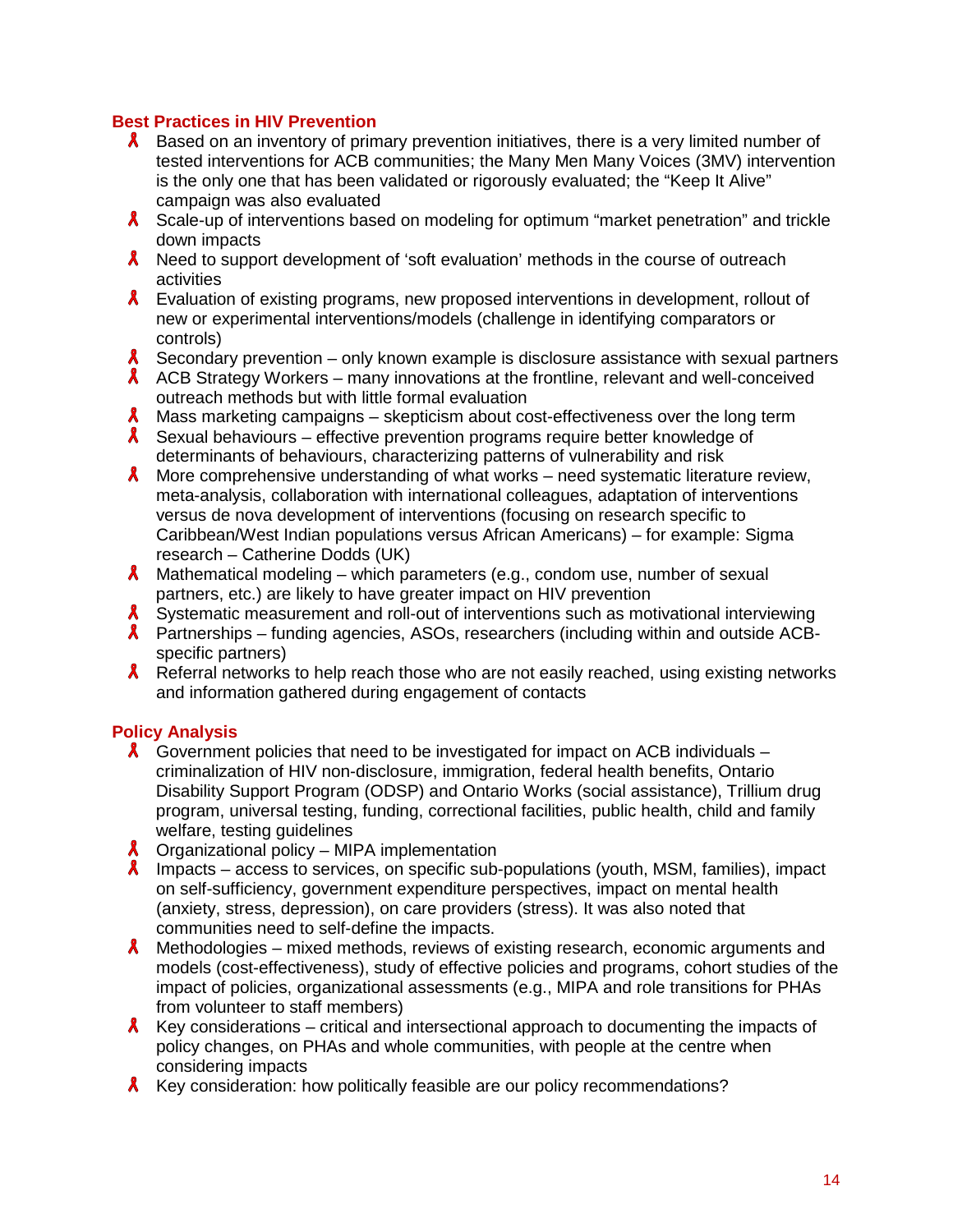- $\lambda$  KTE considerations recognizing the role of ideology and values versus evidence, HIV within larger discussion of ACB health and social determinants, family-centred policy analysis, guiding framework of race, racism and anti-oppression, understanding of the policy development process and ways to have input
- **A** International frameworks around migrant and mobile populations what is the application to our local contexts? Vulnerability and risk during the migration journey; migrant health framework

## <span id="page-14-0"></span>**Stigma**

- $\lambda$  What is stigma, where does it come from? Education and messaging beginning with children and families
- Attention to history and how our communities have been stigmatized well before HIV (race, racism, power, enslavement), community readiness to engage in this dialogue
- $\lambda$  How to bridge the gap between PHAs and non-PHA ACB community members
- $\lambda$  HIV and mental health
- A Changing attitudes of service providers regarding confidentiality and privacy
- $\lambda$ Impact of the criminalization of HIV non-disclosure on stigma
- Anti-homophobia and stigma, intersections with other forms of stigma (race, gender, ability, etc.) – lack of desire to discuss homophobia in ACB communities
- **A** How do we resist and manage stigma, applying a strengths-based approach to understand our resilience in the face of stigma
- $\lambda$  Media analysis how stigma gets produced and reproduced, alliances with media to influence ACB portrayals
- $\lambda$  Implications of messaging and language from biomedical science (e.g., plausibility of HIV transmission)
- **A** Limited resources for anti-stigma campaigns need to be adapted for communities outside **Toronto**

## <span id="page-14-1"></span>**Methodological Issu**e**s**

- **A** Recruitment culturally appropriate and accessible ways to engage ACB people in research, deeply embedded mistrust (especially when taking biological samples)
- A Build on effective outreach strategies to conduct data collection, more informal
- **A** Capacity building tokenism of peer researcher involvement, lack of decision-making power
- **A** Nurturing ACB researchers, including capacity building for peer researchers to become principal investigators (PIs)
- **A** Young researchers being mentored by community and experienced researchers
- $\lambda$  Role of research coordinator: bridge with community and research team, need a network of research coordinators for mentorship, support and knowledge sharing – develop best practices
- A ACB researchers using innovative and decolonizing methodologies, need better connection within and between institutions
- **A** Decolonizing methodologies collecting and telling stories as a way of sharing knowledge, other forms of knowledge, seeing our western biases in research design
- **A** Develop networks of ACB researchers, not necessarily just HIV researchers, build multidisciplinary networks
- A The Public Health Agency of Canada (PHAC) A/C-Track survey presents an opportunity for input into appropriate quantitative methods
- **A** Community member-researcher dichotomy many of us identify as both, insider-outsider perspectives, challenges of tokenism; develop self-directed guidelines for how we introduce ourselves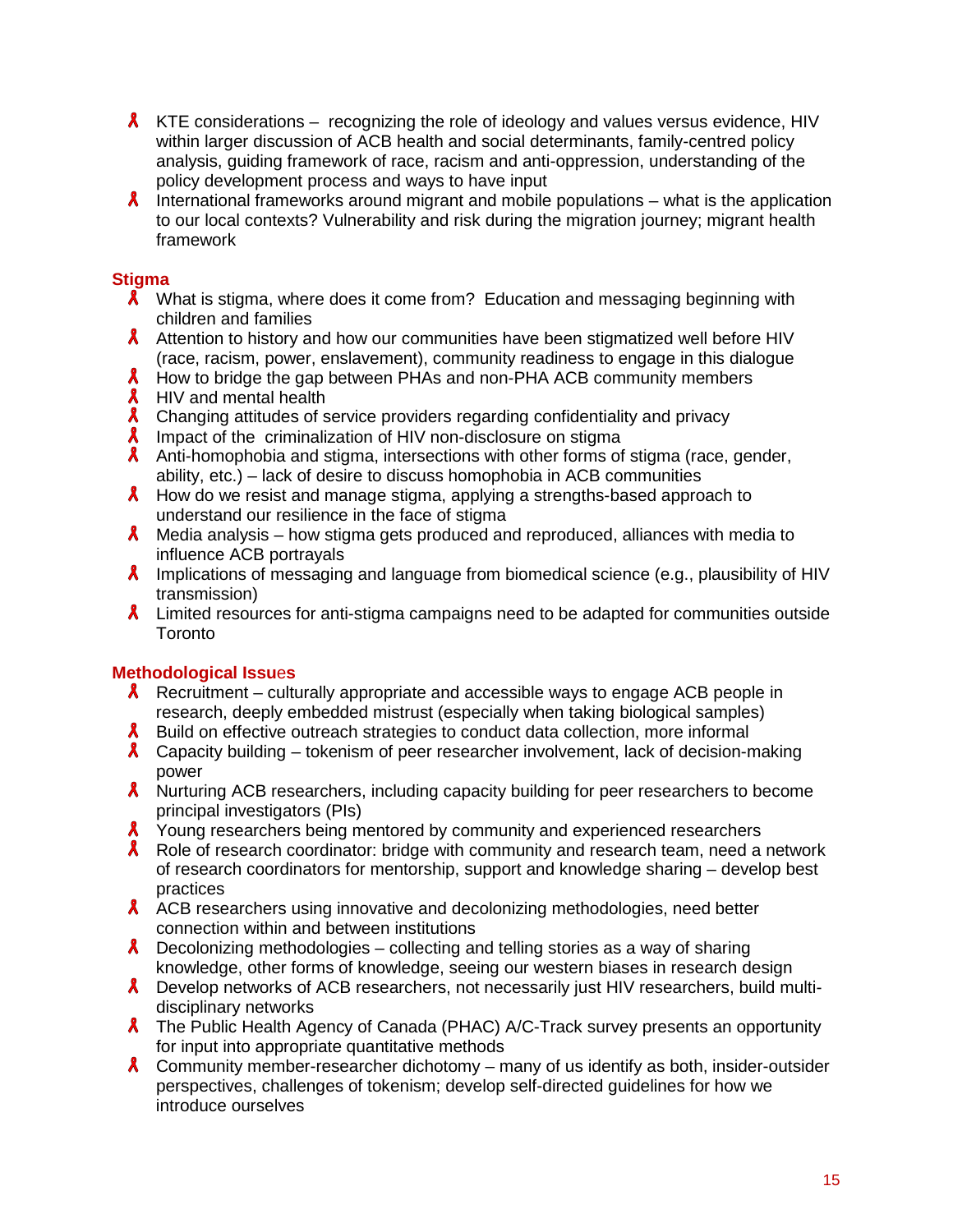- **A** Critical methodology theory-driven rather than for practical social action
- **A** What is considered legitimate knowledge researcher knowledge versus service provider knowledge
- $\lambda$  "interview"  $\rightarrow$  conversations, discussions (more accessible and friendly)
- **A** Informal ways of disseminating findings capturing richness from informal discussions and meetings
- **A** System and process of research stifles creativity, dominant paradigm
- **A** Research agenda focus on projects with immediate impact over the short term, less focus on longer term and less tangible project outcomes
- $\lambda$  Reaching out to researchers exploring alternate methods
- $\lambda$  Conferences as knowledge translation and exchange (KTE) venues accessibility to ACB communities
- $\lambda$  Key principles necessary for researchers to work with ACB communities
- **A** Ownership of research outcomes and knowledge, modes of dissemination
- A OCAP (ownership, control, access and possession) principles should be adapted/adopted
- **A** Horizontal oppression within the ACB community based on hierarchies and titles, "empire building" – clarity of partnership terms
- **A** Ethics clearance some research ethics boards (REBs) are not representative, some resistance to CBR projects, misunderstanding of issues such as confidentiality and conflicts of interest

#### <span id="page-15-0"></span>**Clinical Care through the Life Span**

- **A** Clinical issues in the lifespan using a subpopulations approach determine what has been done/what do we know/don't know, what are the gaps? Develop appropriate strategies for dissemination of what we know to multiple stakeholders, such as a database of research to get information on clinical information (e.g., clinical trials)
- $\lambda$  HIV and other co-morbidities including mental health, diabetes, bone disease, cancer, heart disease, etc. and ageing:
	- prevalence across the life span in different manifestations (neurocognitive manifestations in children, proper diagnosis and strategies for assisting children)
	- preparedness of systems and providers to deal with them
	- long-term effects of highly active antiretroviral therapy (HAART) and co-morbidities treatments on people living with HIV over the lifespan
- A Aging and HIV long term living with HIV; long term use of HAART; and ageing with HIV; clinical impacts of care giving while living with HIV; impacts of different viral subtypes on disease progression, ageing and clinical outcomes in adults and children (growing up); researchers must be conscious of the heterogeneity of the population, markers and factors relevant to different experiences of "aging"; need to clarify that there are multiple perspectives - long term living with HIV, long term use of ARVs, aging with HIV
- $\lambda$  Youth and HIV Appropriate programs for youth transitioning from pediatric to adult care, looking at models from other health areas; outcomes of daily life for children living with HIV with delayed developmental stages; develop a cohort of children living with HIV, follow up after they have left the cohort, continuity of care
- **A** Utilization of databases to understand clinical outcomes: OCS; Institute of Clinical Evaluative Sciences (ICES); Citizenship and Immigration Canada (CIC) Database; Interim Federal Health database
- $\lambda$  Clinical and mental health manifestations of transitioning for LGBTQ populations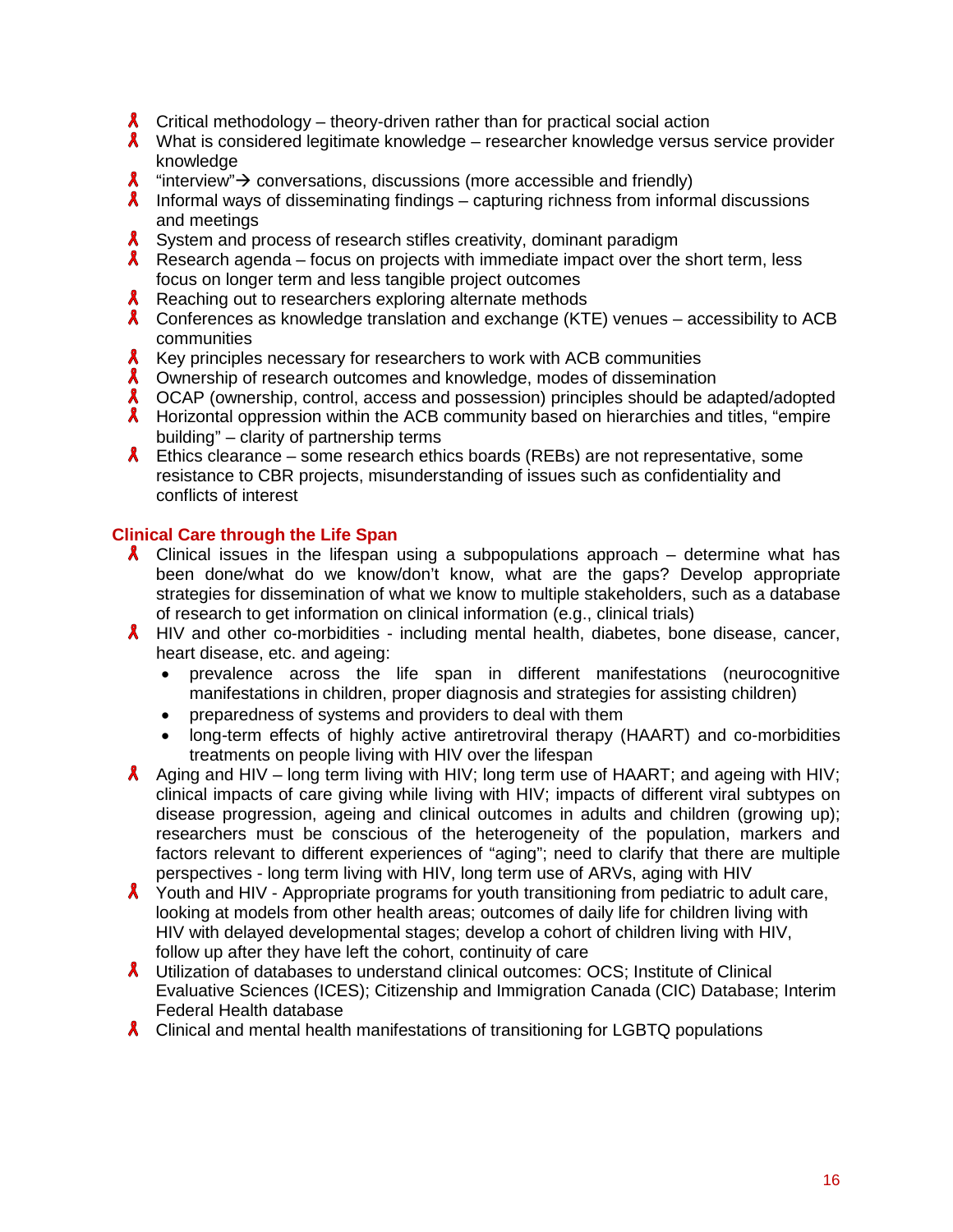#### <span id="page-16-0"></span>**RESEARCH PLANS**

After a plenary report-back of the World Café discussions of each of the six priority research themes, participants were asked to pick one of the six research topics that they were most interested in or familiar with. They were then tasked to develop, again in small groups, preliminary plans for each of the research themes, based on the specific research questions and issues identified during the World Café discussions. It should be noted that these research plans are very preliminary and each research priority is expected to need more focused development and discussion, including with potential partners who were not able to participate in the Research Think Tank. It should also be noted that while the Research Think Tank discussions focused on these six themes, there are additional priority themes that were not discussed in depth and should be included in planning programs of research relevant to ACB communities in Ontario. Wherever the input from the Research Think Tank is supplemented by participants of the validation process, the additional input is noted in blue font.

#### <span id="page-16-1"></span>**Sexual Practices**

Focus should be on experiences of migration and how it changes vulnerability. The research project would create and validate a new HIV knowledge scale customized to ACB cultures. An important research theme would be the "hyper-sexualization" of ACB people within the media and its influence on their social and individual identities, and in turn their sexual practices. Action-oriented research could create platforms for girls to resist dominant gendered and racially shaped stereotypes.

Target population: ACB populations, subdivided into subgroups such as LGBTQ, newcomers – with a stratified sample.

Methodologies: Recruitment for participants would take place within community setting in cities along Highway 401 (Windsor to Ottawa) by young and energetic ACB researchers.

There would also be a qualitative component for in-depth exploration, with participants drawn from the survey sample.

Potential partners: OHTN, ACCHO, Black Coalition for AIDS Prevention (Black CAP), Africans in Partnership Against AIDS (APAA), CAAT, Toronto and Ottawa Public Health.

#### <span id="page-16-2"></span>**HIV Prevention Best Practices**

Framework – based on a comprehensive review and systematic analysis, synthesis of what is known from developing and developed countries, gathered through literature review and consultations.

Methodologies: Inventory – we would develop an inventory of prevention interventions in Ontario, with gaps and recommendations. This would be conducted through a contracted Request for Proposals (RFP).

Modeling – target indicators that would be most strategic and which sub-populations in order to most effectively target interventions.

Evaluation – support evaluation of: 1) new preventive interventions (with comparative or control group plus intervention group) and impact on prevention indicators; and 2) build overarching monitoring and evaluation capacity for composite data collection for interventions at various levels (including proximal indicators).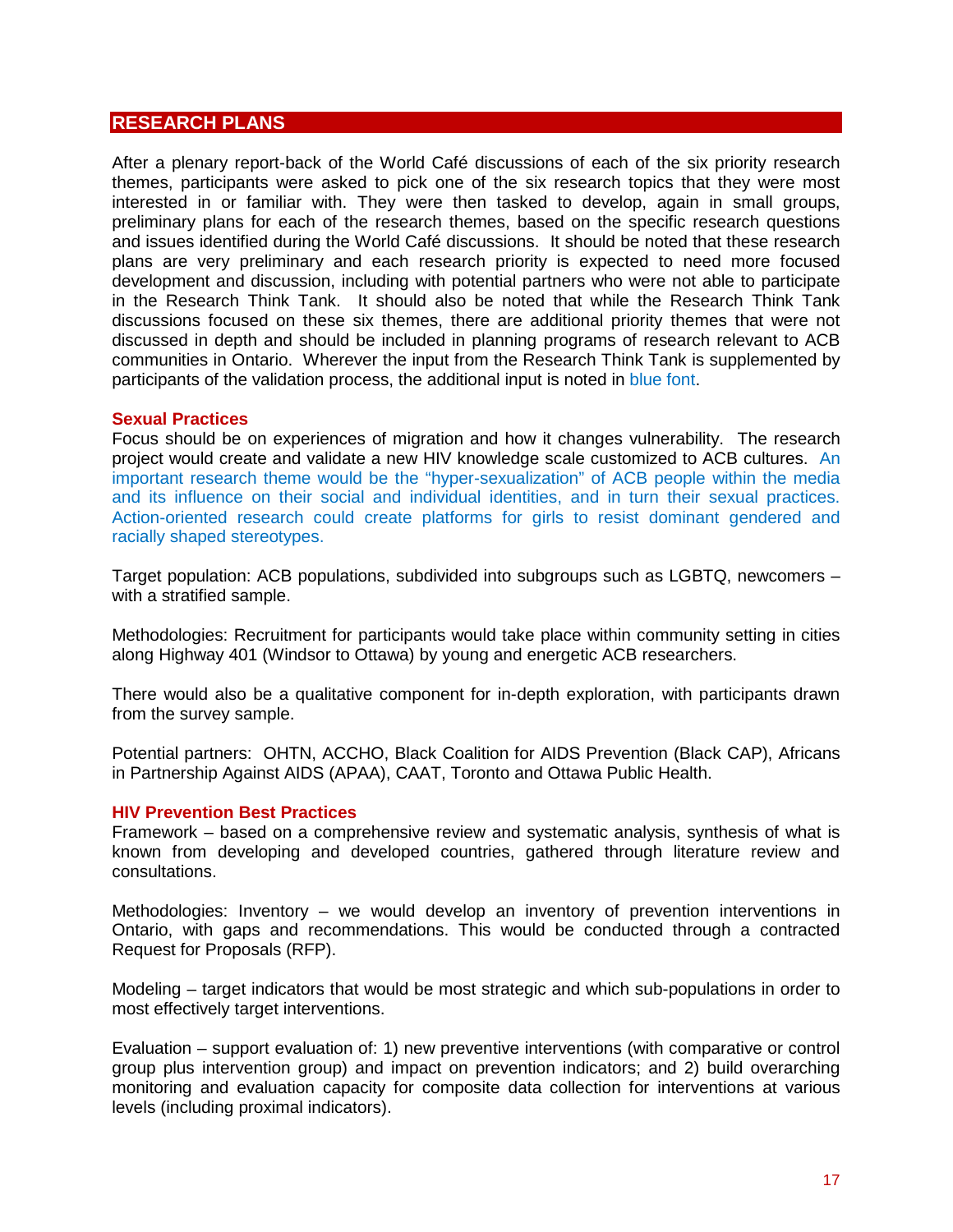Prevention intervention research – seek operating grants through open competitions to test interventions for their impact, effectiveness and feasibility of implementation.

Implementation scale-up – advocate for and seek funding and infrastructure support to roll out effective interventions, seek support from program funders.

Assessing cost effectiveness of awareness campaigns; and systematic reviews of interventions that work from other settings. A caution was noted that identifying "best practices" may suggest a standardized approach to HIV prevention, which can be problematic given the diversity of the ACB communities. Also, documenting frontline innovative practices must include evaluating those practices and determining their effectiveness.

#### <span id="page-17-0"></span>**Policy Analysis**

Interim Federal Health (IFH) Program – priority policy focus is the health and economic impact of IFH changes on ACB people and their families, negative clinical outcomes.

Methodologies: intersectional lens for qualitative exploration, economic modeling of impacts of social support programs on various sub-populations, drawing from existing databases or creating additional databases, perhaps cohort development.

Potential partners: three level of stakeholders – ACCHO, CAAT, OHTN, Ontario Coalition of Agencies Serving Immigrants (OCASI); AIDS service organizations (ASOs) and community health centres; refugees.

Funding: Canadian Institutes of Health Research (CIHR), OHTN, Social Sciences and Humanities Research Council (SSHRC).

Cultural safety and competence of health care workers; support and promotion of disclosure of HIV status to sexual partners in light of increasing cases of criminalization; and applying the social determinants of health as an analysis and advocacy framework at municipal, provincial and federal policy levels.

#### <span id="page-17-1"></span>**Stigma**

Anti-stigma campaign – storytelling of people's experiences, using drama/theatre, social media (e.g., texting), incentives to visit websites for more information, engaging influential local leaders to use Twitter, Facebook, YouTube to stimulate discussions, faith leaders to create dialogue, introduce discussions around sexuality and HIV through community gatherings, use food and music to draw out community members, messages through t-shirts (to stimulate dialogue and raise awareness), multi-stakeholder collaboration for planning and implementing a communication plan. Example: Stepping Stone Tool for stimulating community conversations.

Additional types of stigma that should be included such as stigma related to gender-based violence and sexuality, homophobia, sexism, racism, and mental illness.

#### <span id="page-17-2"></span>**Methodological Issues**

Target Population: Host an informal gathering for junior researchers, research coordinators for peer mentorship and support. This meeting should be organized around a research conference and result in development of best practice guidelines with ACB communities, perhaps adapting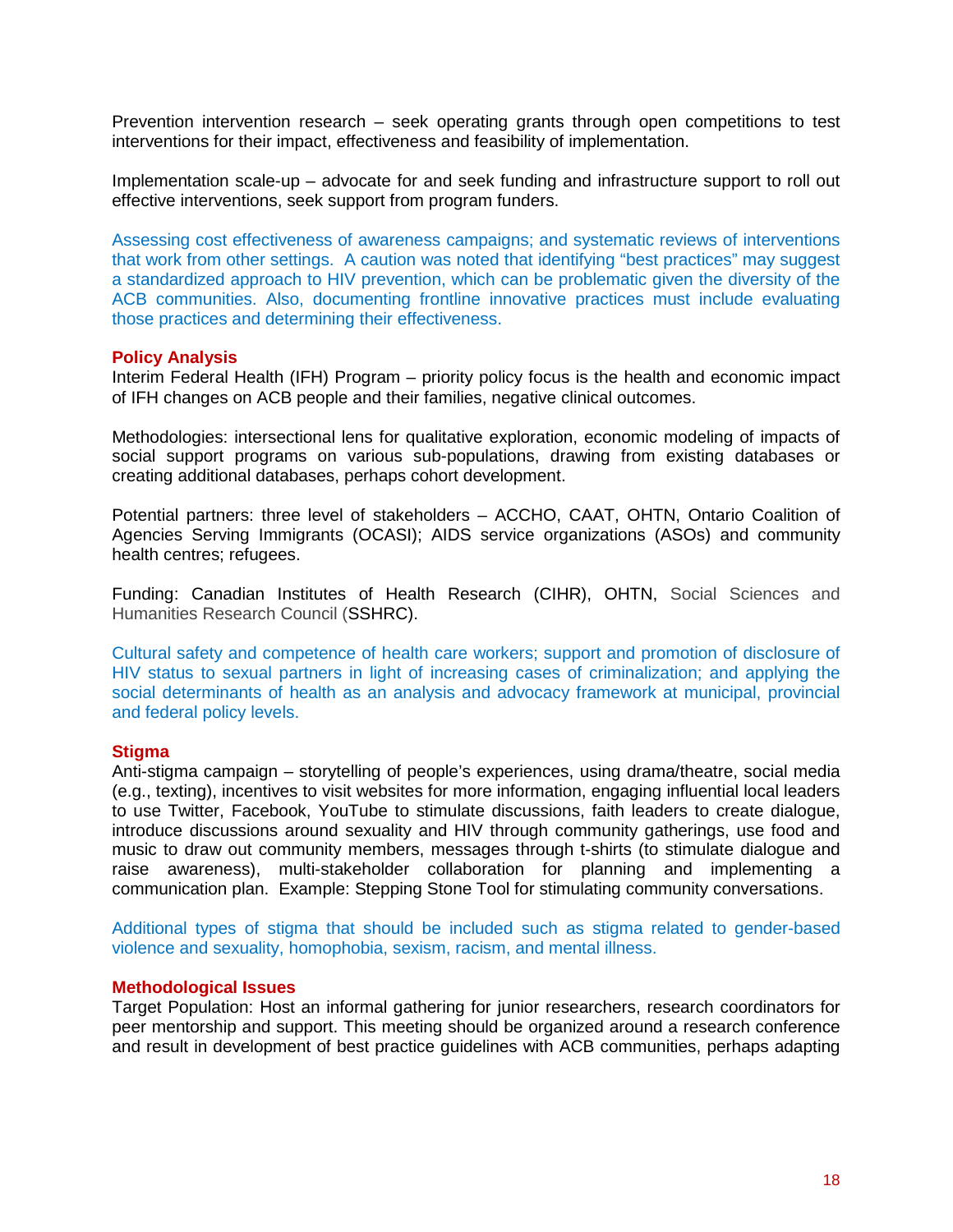OCAP principles<sup>[3](#page-18-1)</sup>. We should also host informal discussions with researchers in allied professions to discuss strategies with ACB populations (outside HIV) – e.g., International Conference on Health in the African Diaspora, Canadian Conference for Public Health.

Methodologies: Conduct a critical review of methodologies and theoretical frameworks that are appropriate (or not) for ACB research, and how they influence the analysis in research projects.

Set terms of reference for ACCHO and other organizations' participation in research projects – review and update guidelines for collaboration in research with ACB populations.

Funding: Finding alternative funding sources: CIHR Meeting, Planning and Dissemination grant, Black professional development or community development grants.

We need to do more to understand and promote collaborative approaches to knowledge development that are based on equitable participation and allow collaborators/partners to realize their varied interests. We also need to build research capacity within ACB communities, and strengthen cultural competency of researchers, which includes using culturally appropriate research methods.

#### <span id="page-18-0"></span>**Clinical Care across the Life Span**

- 1. Letter of Intent (LOI) has been approved by OHTN for full applications to be submitted by February 2013: program of research using OCS and ICES data to collect ACB sociodemographic characteristics, health outcomes, service utilization patterns ("Health services utilization and outcomes of persons with HIV originally from Africa and the Caribbean")
- 2. What is the experience of young people as they transition from pediatric to adult care?
	- $\lambda$  Measure access to care and clinical outcomes
	- **A** Systematic review to look at models of effective transitioning in care, across chronic diseases
	- $\lambda$  Qualitative research of contextual factors for young people who have successfully transitioned
	- $\lambda$  Pilot test an intervention to support transitioning
- 3. Prisoners transitioning into care from within to outside institutions
	- $\lambda$  Interviews with prisoners and prison staff
	- $\lambda$  Pilot test an intervention
	- **A** PASAN

*"Being a long-term survivor myself this is huge. We know for many of us HIV has turned out to be a manageable health issue, but as we age we also will have heart disease and sugar, high blood pressure, etc. How does this impact us, how does it impact the drug interactions, how does living long term present challenges for us and our social support networks?"* 

Several participants of the validation phase did not feel that clinical issues were necessarily ACB-specific, but that effort should be put into ensuring ACB input into clinical research

<span id="page-18-1"></span><sup>&</sup>lt;sup>3</sup> OCAP: Ownership, Control, Access and Possession are principles which enable self-determination over all research concerning Aboriginal peoples. For further reading, please see

http://cahr.uvic.ca/nearbc/documents/2009/FNC-OCAP.pdf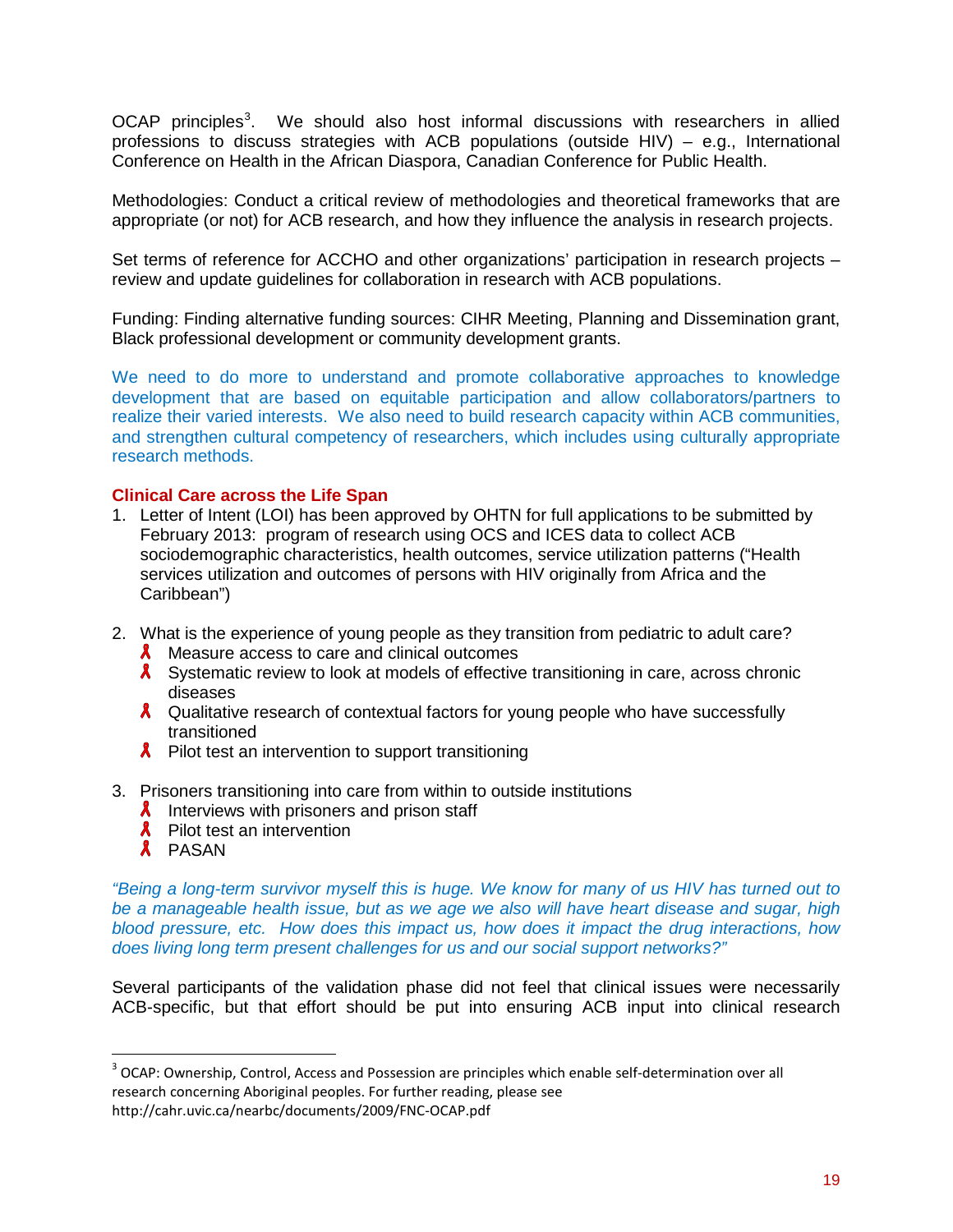projects, ensuring collection of ethno-racial variables, and communicating clinical research findings to ACB community members in accessible ways.

## <span id="page-19-0"></span>**CROSS-PROJECT COLLABORATIONS AND CONSIDERATIONS**

#### <span id="page-19-1"></span>**Collaborations**

The participants noted that there is complementarity between the research objectives of the Sexual Practices research project and the objectives of the program of research focusing on Best Practices in HIV Prevention. Wherever possible, these two programs of research should seek collaboration. It was also noted that the database being developed for the Clinical Care across the Lifespan program of research would complement the need to document the impacts of the IFH policy changes within the Policy Analysis project.

#### <span id="page-19-2"></span>**Key Considerations**

The participants noted several considerations that should be kept in the forefront as the research priorities are pursued. They are listed below:

- $\lambda$  Pay attention to overlaps and complementarities of research initiatives and to conduct systematic KTE as research projects unfold.
- **A** The Centre for REACH (Research Evidence in Action for Community Health) in HIV/AIDS has a sub-committee on capacity building that has been developing training on the application of intersectional approaches, sharing tools through KTE activities, and how this perspective can be used in research and policy development (e.g., use tools such as web forums). We also need to clarify what we mean by "intersectionality" (intersections of identities, versus syndemics or co-morbidities).
- **A** We should develop a systematic monitoring and evaluation system for ACCHO's Research Think Tank outcomes and activities, as a means of building better continuity between Research Think Tanks, and as a means of highlighting the importance of KTE and accountability (i.e., creating a feedback loop from research priority setting through to research projects and back again).
- A Although many were invited who were not able to attend, we need to ask ourselves why we have not successfully engaged more PHAs in the Research Think Tank. We need to think about effective ways to engage PHAs in research, how research aligns with the daily lived experiences of PHAs and how research will impact their daily struggles. We must be open to critical discussions of the "research machine," based on their experiences of research in the past.

#### <span id="page-19-3"></span>**Recommended Next Steps**

- **A** The ACCHO Research Committee and the facilitator will develop a proceedings report that will be validated by Research Think Tank participants and a wider range of stakeholders.
- $\lambda$  The ACCHO Research Committee should follow up with those who did not participate, ask them for their input and engage them in the validation of the Research Think Tank results.
- $\lambda$  ACCHO will disseminate the research priority areas to the OHTN and funders who support both programs and research, and to research partners to advocate for these issues to be taken up.
- $\lambda$  Just as the OHTN Conference has research tracks for MSM and Aboriginal communities, we should propose an ACB research track to share these priorities and engage in targeted KTE.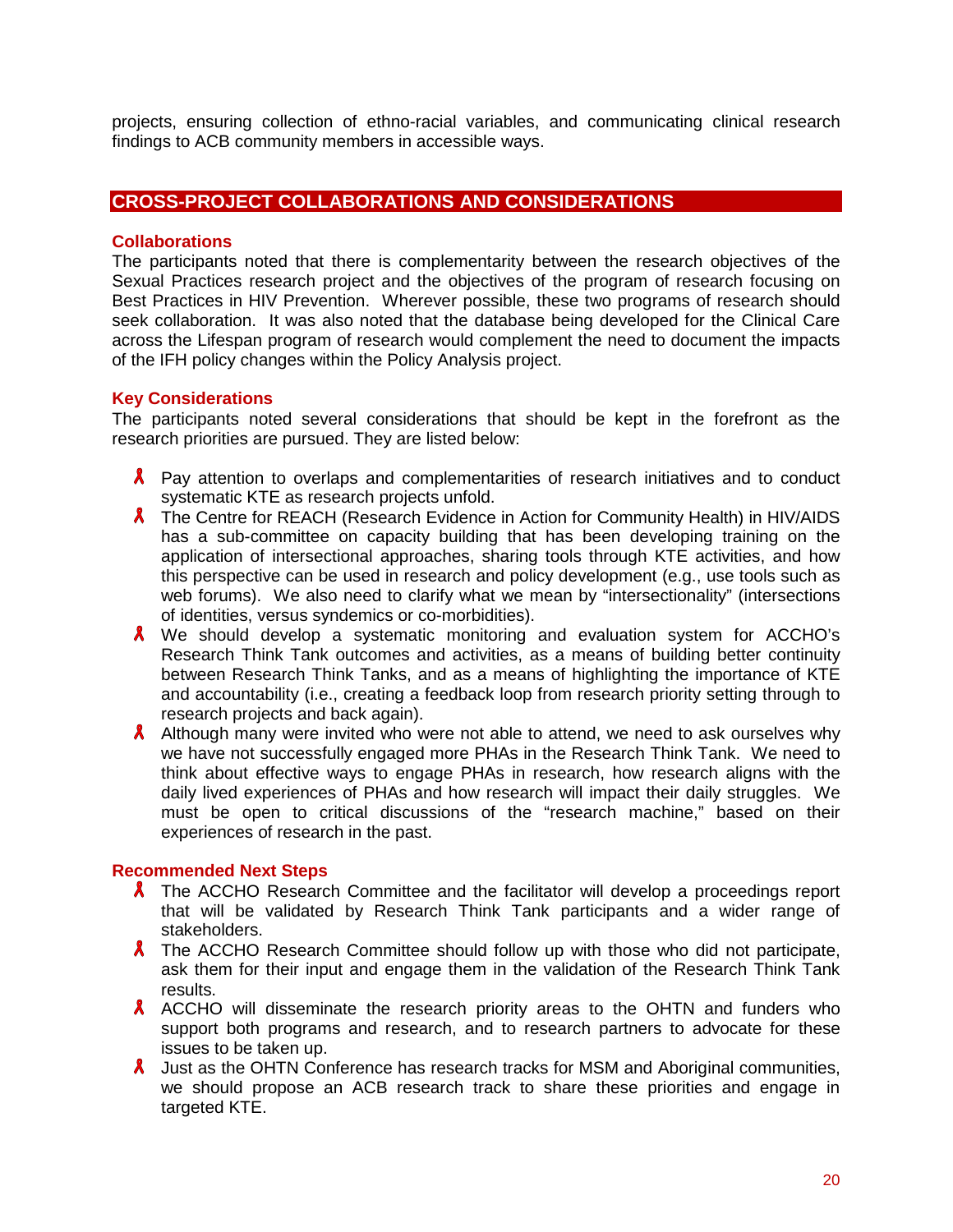- **A** There should be an annual KTE event as a means of reporting back on progress on the uptake of the research priorities and document how practice is changing. This should include a community forum for plain-language and relevant engagement of ACB community members, especially PHAs.
- $\lambda$  Share contact list of participants, for those who agree to have their contact information shared.
- $\lambda$  Once the report is finalized, set up meetings with key stakeholders who are influential in leading and/or funding research projects, including funders, policy makers, community groups and researchers.
- A After dissemination of the report, host a forum with researchers so that they can network and advance the research priorities.

## <span id="page-20-0"></span>**VALIDATION PROCESS**

As described above, the 3rd Ontario African, Caribbean & Black Research Think Tank in Toronto in December 2012 brought together about 30 researchers, community organization representatives, community members and government stakeholders. The Research Think Tank aimed to engage those knowledgeable on HIV issues as they impact ACB communities in Ontario in order to identify research priorities for the next three to five years. Due to timing and overlaps with other events, not everyone who should have had input was able to participate in the Research Think Tank. In particular, Research Think Tank participants noted the need for greater PHA input in the research priorities, as well as more representative input from stakeholders who were not in attendance.

Thus, over the summer of 2013, ACCHO undertook a validation process to gather input from additional key stakeholders, including PHAs, ACB Strategy Workers and others about the validity of the research priorities that were identified at the 3<sup>rd</sup> ACB Research Think Tank. A total of 62 additional stakeholders who had not been able to participate in the Research Think Tank participated in the validation process - 46 through group discussions, and 16 through an online survey. Discussions with PHAs were hosted in Toronto by Women's Health in Women's Hands Community Health Centre and in Mississauga by the Peel HIV/AIDS Network's Turning To One Another Working Group. Due to timing and logistical issues, consultations with groups residing in other regions of Ontario were not possible. A discussion group was also conducted with the ACB Strategy Workers. The online survey was disseminated to invitees who were not present at the Research Think Tank.

The validation participants were asked to review a summary of the Research Think Tank proceedings and the priorities that were identified by the participants. For each research priority, they were asked: *Given what you know about issues in ACB communities across Ontario, does it make sense as a research priority over the next three years? Why or why not?*  All six of the research priorities were validated as key areas for research within Ontario's ACB communities. Additional research issues were also identified, and these are in blue font within the descriptions of the thematic priorities and the six research plans.

In addition, validation process participants felt that HIV testing should be included as a top priority for the ACB research agenda.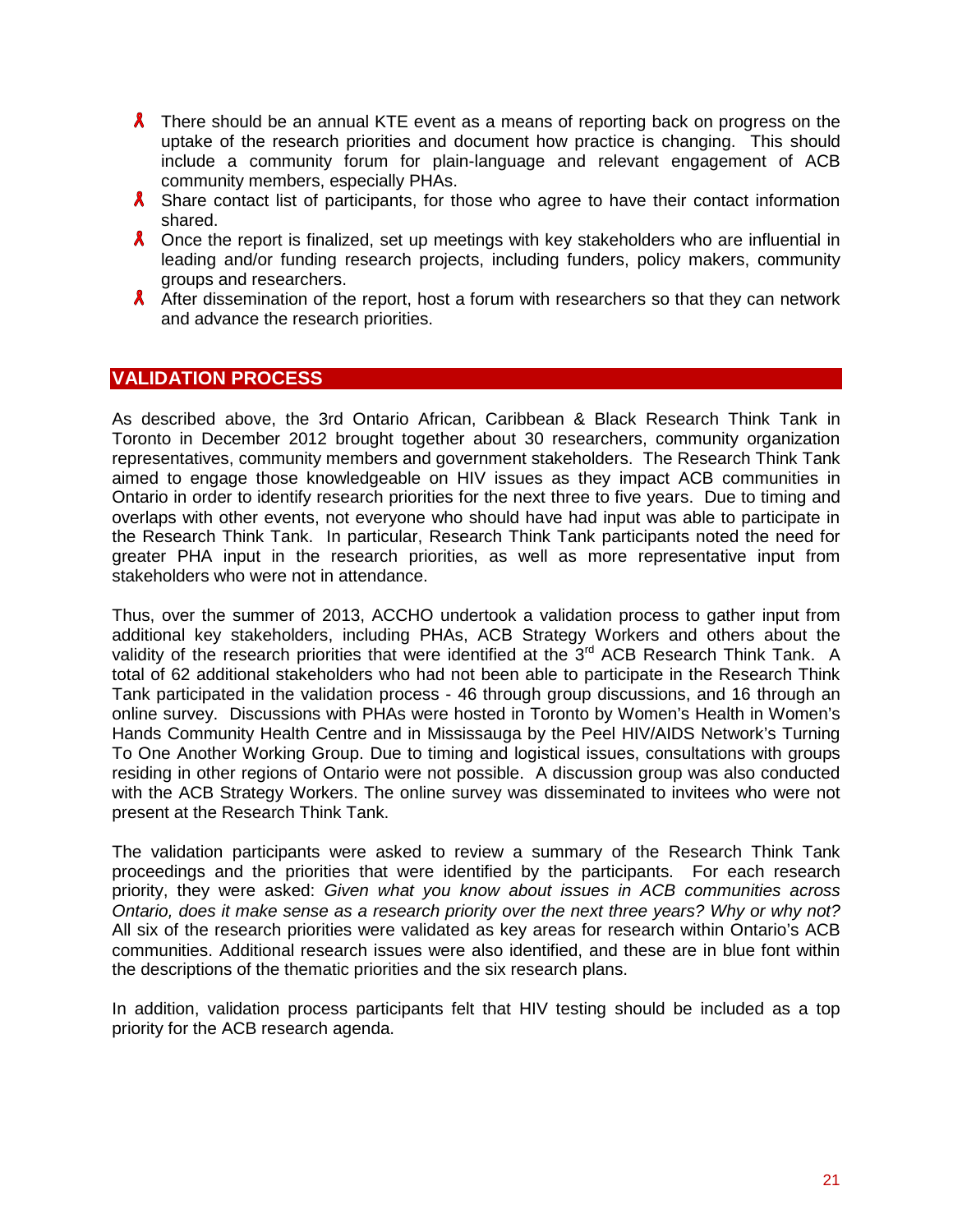## <span id="page-21-0"></span>**CONCLUSION**

The 3<sup>rd</sup> ACB Research Think Tank successfully built on research findings and the collective knowledge of researchers, service providers, policy makers and ACB community members in Ontario to identify remaining research gaps and priorities*.* The Think Tank resulted in the identification of six major research themes and the participants were able to develop preliminary plans for these programs of research. Although these six research themes were discussed in depth, there are likely other research priorities that can be pursued, and the ACCHO Research Committee will ensure that the priorities are cross-referenced with other meeting reports. The multi-sectoral gathering of approximately 30 stakeholders was a rich opportunity for dialogue and direction setting, with many key issues identified for follow-up.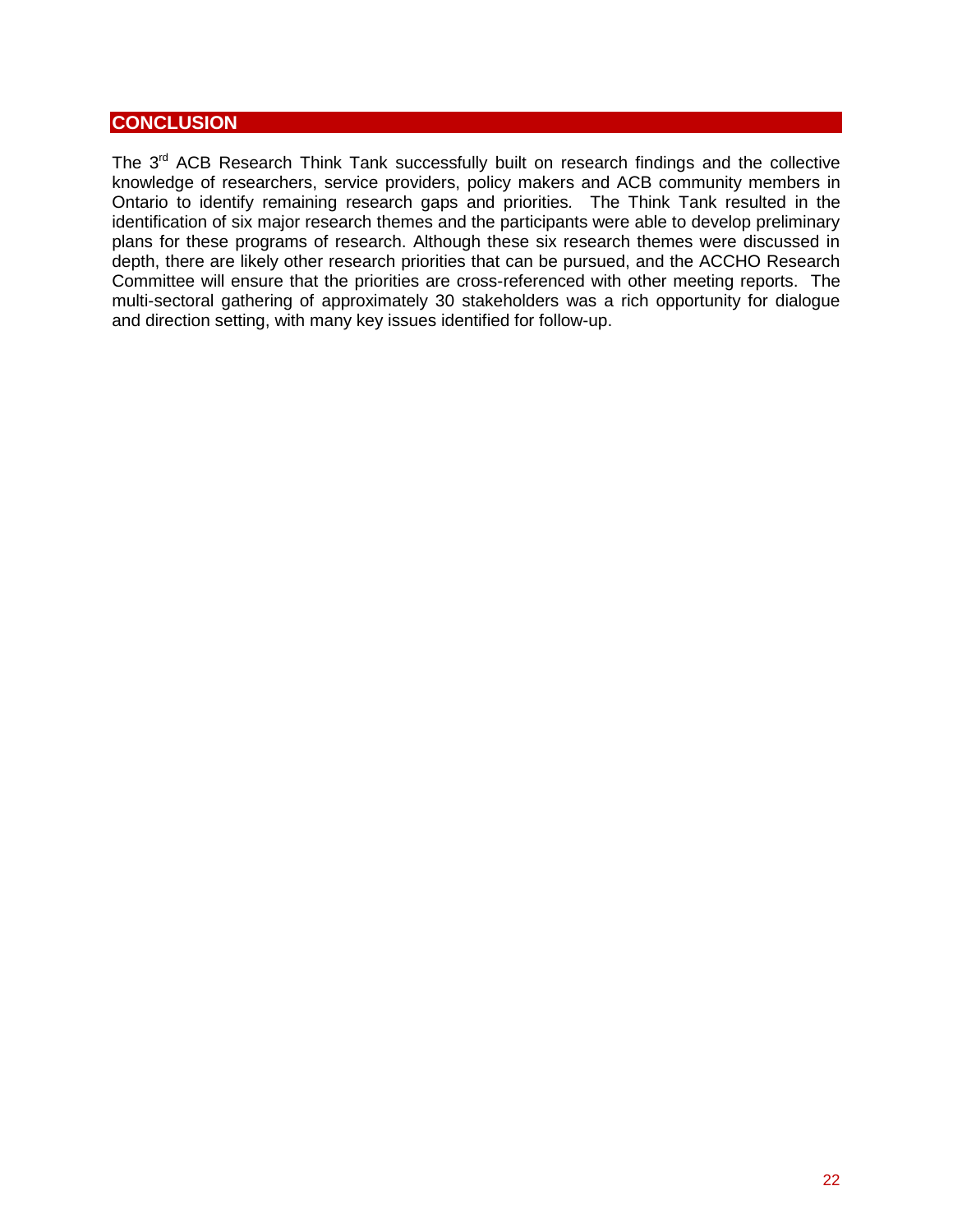## <span id="page-22-0"></span>**APPENDIX A – FULL LIST OF CROSS-TRACK RESEARCH THEMES**

The following are the three top priorities discussed by each small group in identifying research themes that span more than one research track.

Shamara's table

- 1. HIV testing understanding the determinants around testing and understanding decisionmaking (individual, community, structural)
- 2. Sexual behaviours understanding what people are doing and why. Understanding structural factors behind decisions and behaviours.
- 3. Disconnect between community risk and personal risk.

Tola's table

- 1. Research methodologies and processes, critique research and what is construed as "knowledge". Barriers to research participation.
- 2. Expanding notions of stigma in relation to intersectional violence.
- 3. Inflammations and whether they lead to increased vulnerability to HIV.

Valérie's table

- 1. Herpes
- 2. Culture effects on behaviours and research/interventions
- 3. Clinical issues around diagnosis, adherence, access, continuity of care, natural history, etc.

Wangari's table

- 1. Life span-based approach to HIV research
- 2. Ways of mobilizing communities/researchers that are not easy to access
- 3. Policy analysis

Zhaida's table

- 1. Criminalization
- 2.  $2^{nd}$  generation HIV+ youth
- 3. Best practices in prevention programming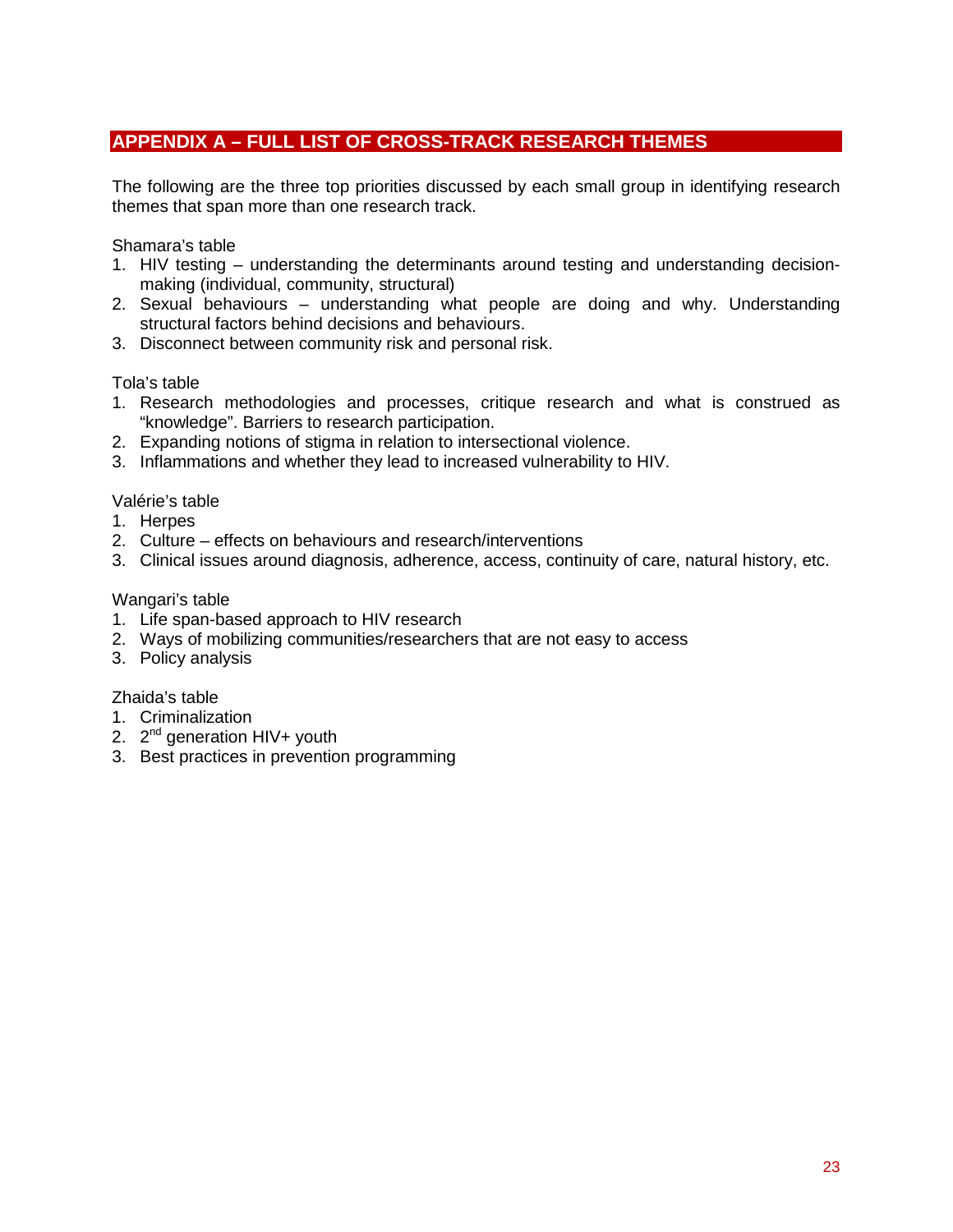## <span id="page-23-0"></span>**APPENDIX B – POLICY & PROGRAM PRIORITIES IDENTIFIED THROUGH THE VALIDATION PROCESS**

| Note: Content below stemming from the validation process is in blue font. |  |  |
|---------------------------------------------------------------------------|--|--|
|---------------------------------------------------------------------------|--|--|

| <b>Priority Cross-Cutting</b><br><b>Theme Descriptions</b>                                                                                                                                                                                                                                                                      | <b>Examples of Specific Policy</b><br><b>Issues or Topics</b>                                                                                                                                                                                       | <b>Examples of Specific</b><br><b>Program Issues or Topics</b>                                                                                                                                                             |
|---------------------------------------------------------------------------------------------------------------------------------------------------------------------------------------------------------------------------------------------------------------------------------------------------------------------------------|-----------------------------------------------------------------------------------------------------------------------------------------------------------------------------------------------------------------------------------------------------|----------------------------------------------------------------------------------------------------------------------------------------------------------------------------------------------------------------------------|
| 1. * HIV prevention best<br>$practices$ – identifying,<br>piloting and measuring<br>the effectiveness of<br>HIV prevention<br>interventions targeting<br>specific sub-<br>populations.                                                                                                                                          |                                                                                                                                                                                                                                                     | ACB-specific messages about<br>sexuality and drug/alcohol use;<br>breastfeeding guidelines;<br>marketing and rollout of<br>effective prevention programs;<br>effective partnerships;<br>community prevention<br>campaigns. |
| 2.<br>* Clinical Issues<br>across the life span -<br>treatment and care of<br>people living with HIV<br>throughout their life<br>spans (ACB youth<br>transitioning to adult<br>care to aging with HIV)<br>and throughout the<br>treatment cascade<br>(diagnosis, adherence,<br>and continuity of care).                         |                                                                                                                                                                                                                                                     | <b>Correcting misconceptions</b><br>about medication side effects;<br>provision of accurate<br>information about research on<br>an HIV cure; nutrition, food<br>security and access to cultural<br>foods:.                 |
| 3.<br>* Policy analysis -<br>impacts of policy<br>changes to the<br>Immigration Act, Mental<br>Health Act,<br>criminalization of non-<br>disclosure, Interim<br><b>Federal Health</b><br>Benefits, social<br>assistance (i.e., Ontario<br><b>Disability Support</b><br>Program and Ontario<br>Works) and access to<br>services. | School board policies around<br>sexuality education; policies of<br>professional associations (e.g.,<br>teachers, medical) aligning<br>with best practices in HIV<br>prevention and quality of care;<br>affordable housing and<br>housing security. | <b>MIPA and role transitions for</b><br>PHAs from volunteers to staff<br>members; cultural competence<br>training for healthcare<br>professionals and institutions.                                                        |
| 4. HIV testing** -<br>addressing the<br>challenges of increasing<br>access to and uptake of<br>HIV testing, and<br>assessment of<br>expanded HIV testing<br>options (such as point-                                                                                                                                             |                                                                                                                                                                                                                                                     | Piloting and assessing new<br>counseling approaches to HIV<br>testing ('families' or 'couples').                                                                                                                           |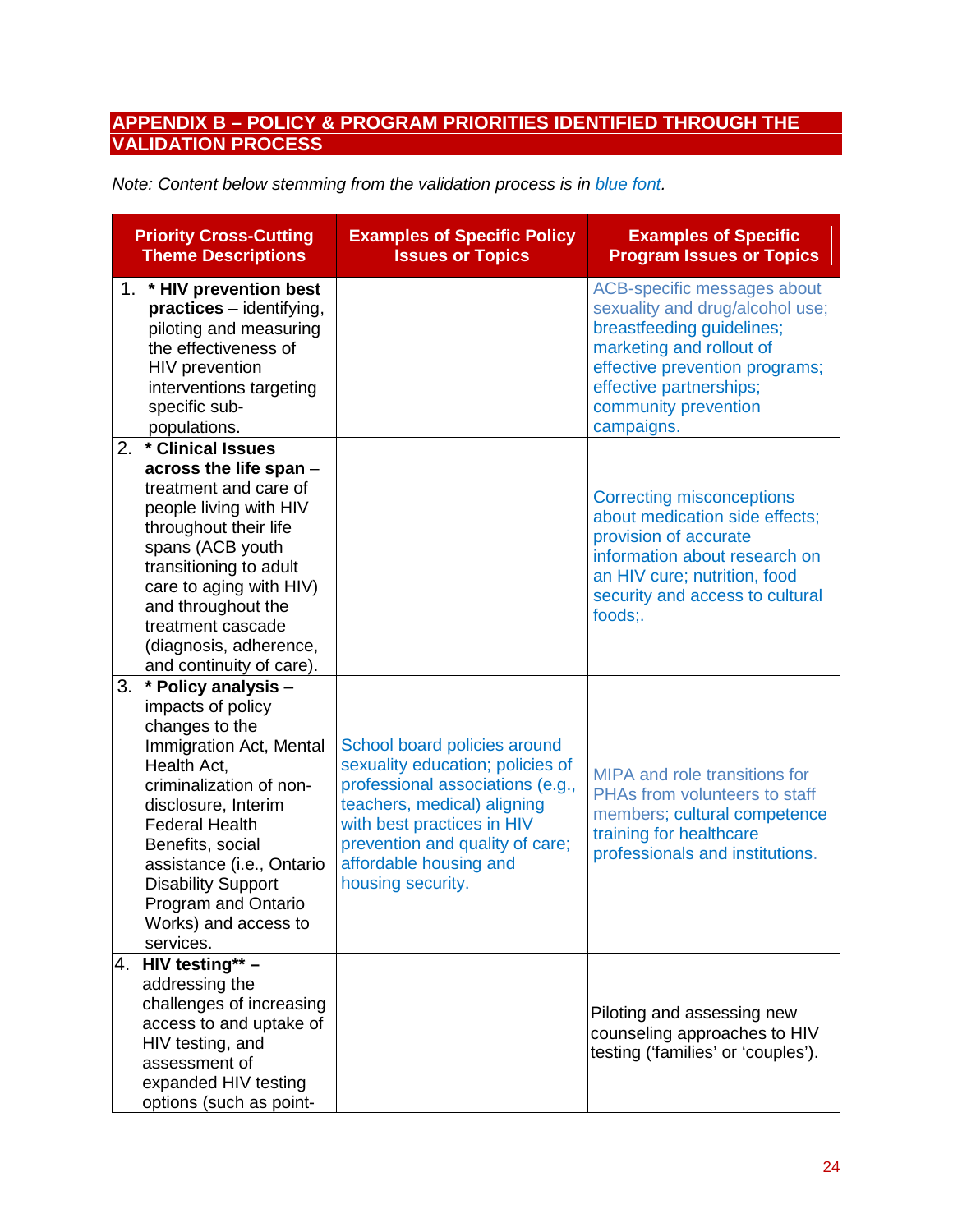|    | <b>Priority Cross-Cutting</b><br><b>Theme Descriptions</b>                                                                                                                                                                                                   | <b>Examples of Specific Policy</b><br><b>Issues or Topics</b>                          | <b>Examples of Specific</b><br><b>Program Issues or Topics</b>                                                                                                                                           |
|----|--------------------------------------------------------------------------------------------------------------------------------------------------------------------------------------------------------------------------------------------------------------|----------------------------------------------------------------------------------------|----------------------------------------------------------------------------------------------------------------------------------------------------------------------------------------------------------|
|    | of-care, rapid and home<br>testing).                                                                                                                                                                                                                         |                                                                                        |                                                                                                                                                                                                          |
| 5. | * Sexual practices -<br>social epidemiology and<br>exploratory questions of<br>ACB youth and<br>newcomers,<br>serodiscordant couples,<br>gay men and other<br>MSM, heterosexual<br>men, and older adults                                                     |                                                                                        | Development of interventions<br>that: address the influence of<br>drugs and alcohol; sexual<br>negotiation; sexual behaviour<br>among youth.                                                             |
| 6. | * Stigma - developing a<br>greater understanding<br>of the nature of HIV-<br>related stigma and how<br>it can be mitigated.                                                                                                                                  |                                                                                        |                                                                                                                                                                                                          |
| 7. | * Methodological<br>issues - development<br>and testing of research<br>methodologies which<br>are culturally relevant,<br>challenge traditional<br>notions of 'legitimate<br>knowledge' and<br>encourage a 'bottom-up'<br>approach to knowledge<br>building. | Adequate compensation for<br>research participants; ACB<br>version of OCAP principles. | Mobilizing and nurturing ACB<br>communities/researchers who<br>aren't usually engaged<br>(especially PHAs); after-care<br>and support for research<br>participants who have shared<br>traumatic stories. |
| 8. | Immune activation -<br>vulnerability due to<br>increased inflammation<br>(immune activation).                                                                                                                                                                |                                                                                        |                                                                                                                                                                                                          |

\*\* Although HIV testing was not voted as a top priority in the Research Think, it was identified as such by a many participants of the validation process.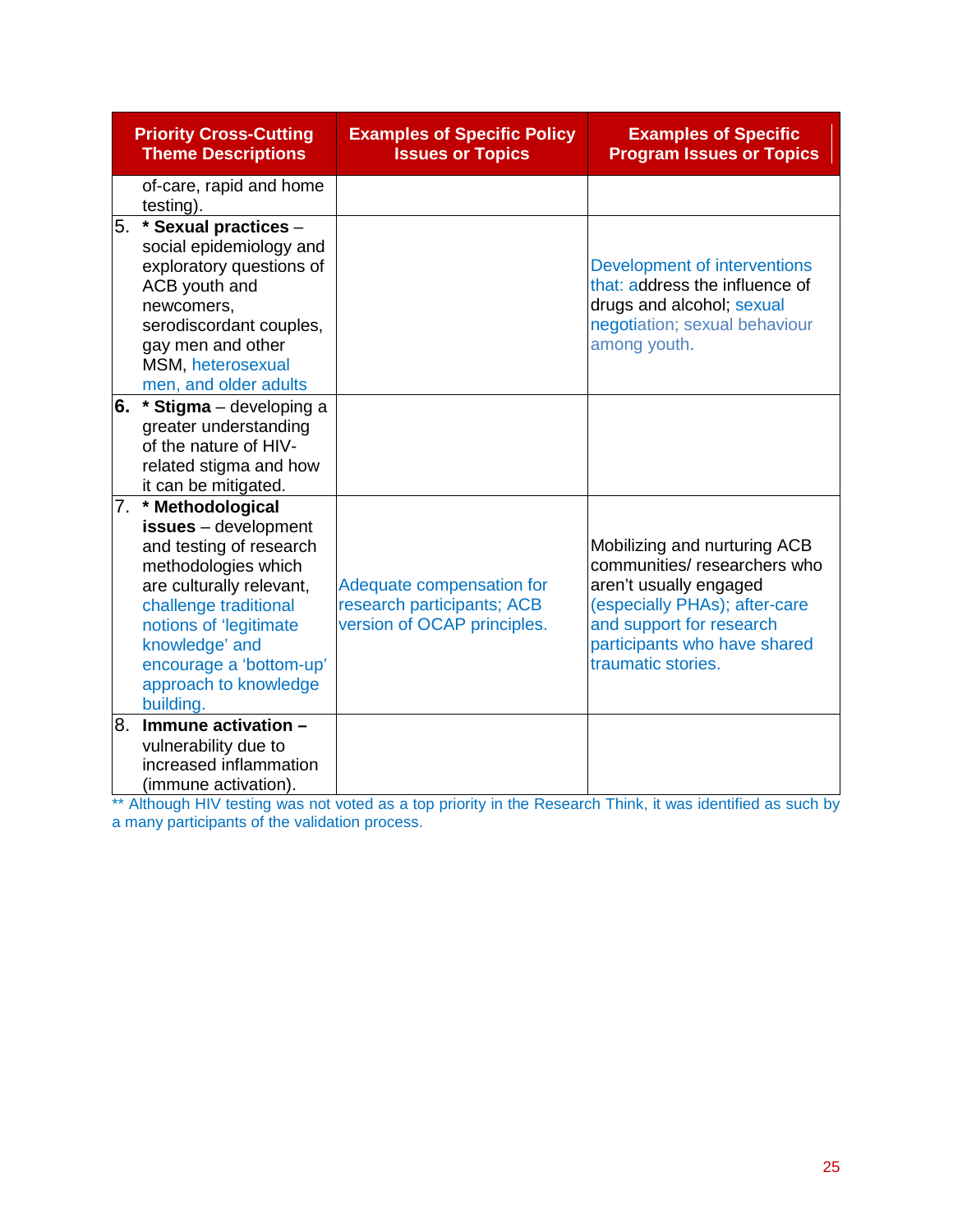## <span id="page-25-0"></span>**APPENDIX C – PREVIOUSLY IDENTIFIED RESEARCH PRIORITIES (2009 REASEARCH THINK TANK)**

| <b>Basic Science Track</b>                                                                                      |                                                   |                                                            |  |  |
|-----------------------------------------------------------------------------------------------------------------|---------------------------------------------------|------------------------------------------------------------|--|--|
| *Pathogenesis                                                                                                   | <b>*Prevention</b><br><i><b>*Transmission</b></i> |                                                            |  |  |
| Immune Activation                                                                                               | <b>Microbicides</b>                               | Effect of innate factors on<br>mucosal transmission        |  |  |
| Transmission: Sexual &<br>MTCT re ACB women and<br>specific to being in Canada                                  | Vaccines                                          | Effect of hormones in<br>contraceptives on<br>transmission |  |  |
| Genetic influence: Are there<br>specific influences between &<br>among ACB heterogeneous<br>populations         | Immunotherapy                                     |                                                            |  |  |
| Viral Factors: What if any are<br>specific to ACB populations?                                                  | Contraceptive                                     |                                                            |  |  |
| Co-infections which co-<br>infections are most to least<br>common what are the factors<br>and the resiliencies? | <b>New Prevention Technologies</b>                |                                                            |  |  |

| <b>Epidemiology Track</b>  |                                                    |                                                                           |  |
|----------------------------|----------------------------------------------------|---------------------------------------------------------------------------|--|
| *Lack of Data              | <i><b>*Timeliness</b></i>                          | *Methodological Issues                                                    |  |
| Of ACBC populations: Local | Epi research data lags                             | Lack of appropriate<br>mechanisms for studying<br><b>ACBC</b> populations |  |
| Provincial                 | Mismatch of Epi data with<br>reality on the ground | Operational: Tools may not be<br>appropriate nature and or<br>location    |  |
| National                   |                                                    |                                                                           |  |

| <b>Clinical Science Track</b>                           |                                                                                                                                                                                                                                |                                                                                                                            |  |  |  |  |
|---------------------------------------------------------|--------------------------------------------------------------------------------------------------------------------------------------------------------------------------------------------------------------------------------|----------------------------------------------------------------------------------------------------------------------------|--|--|--|--|
| <b>Linkages/Communication</b>                           | <b>Population Specificity</b>                                                                                                                                                                                                  | <b>Treatment</b>                                                                                                           |  |  |  |  |
| Better KTE and dissemination<br>practices               | *Aging-Life span approach<br>applied to clinical research                                                                                                                                                                      | Pharma Interventions: How do<br>or don't they affect ACB<br>populations across a) life span<br>and natural disease process |  |  |  |  |
| Meaningful community<br>relationships (MIPA)            | -Children: Pharma and<br>natural/herbal interventions<br>equally researched and the<br>impacts on development<br>identified, instruments may<br>need to be revised to capture<br>children, family needs not just<br>clinicians | Herbal/Natural interventions:<br>Invest equal time and energy<br>into research of<br>Herbal/Natural interventions          |  |  |  |  |
| Trust - take into account<br>historical, non-beneficial | -Youth: Pharma and<br>natural/herbal interventions                                                                                                                                                                             | Co-infections: examined form<br>as clinical as well as a                                                                   |  |  |  |  |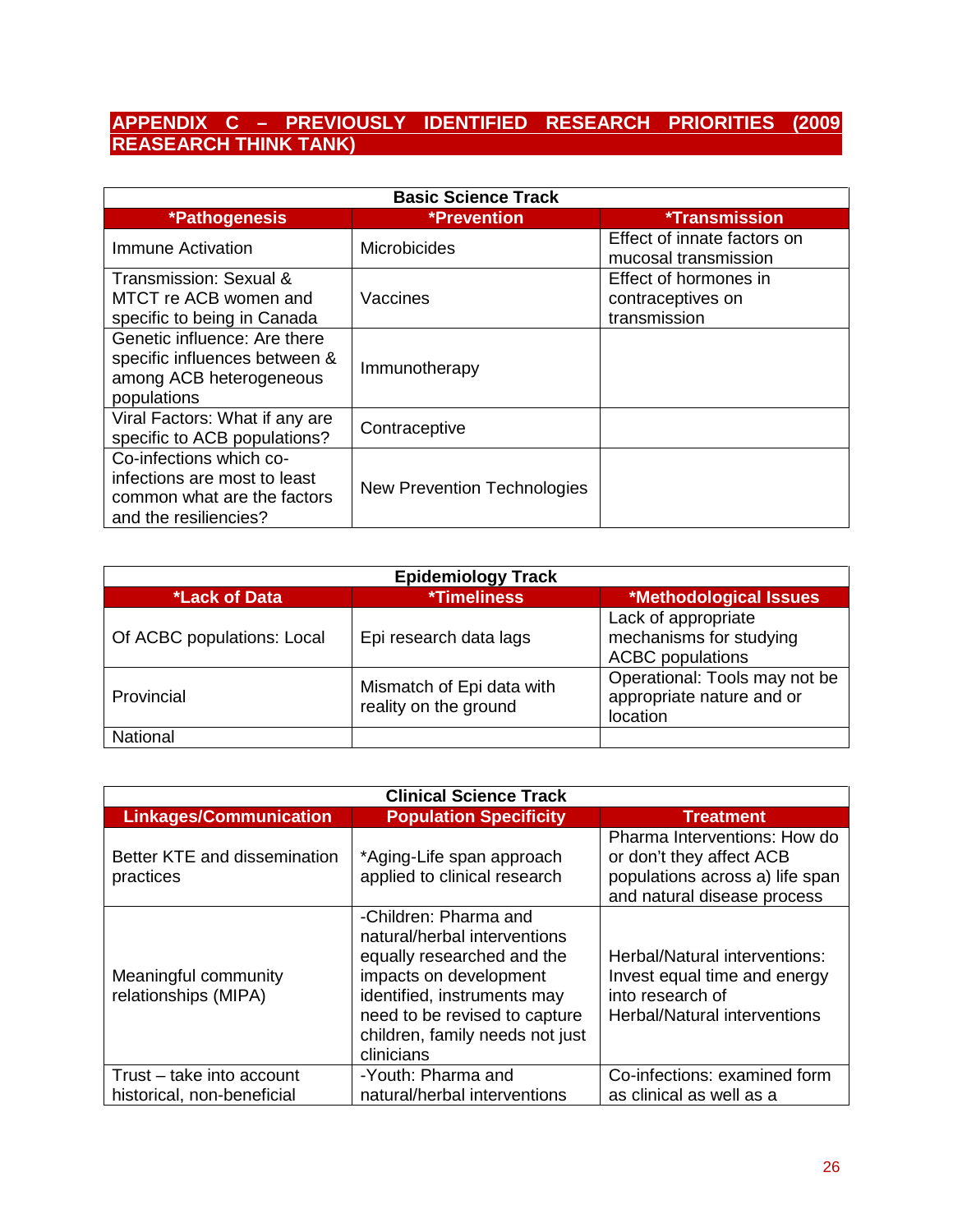| practices, stop minimizing                                                                  | equally researched and the<br>impacts on development<br>identified, instruments may<br>need to be revised to capture<br>youth, family needs not just<br>clinicians                                                                     | determinants of health<br>perspective                                                                                                |
|---------------------------------------------------------------------------------------------|----------------------------------------------------------------------------------------------------------------------------------------------------------------------------------------------------------------------------------------|--------------------------------------------------------------------------------------------------------------------------------------|
| *Develop pool of trusted<br>clinical practitioners who<br>respect populations concerns      | -Adults (Women, Men):<br>Pharma and natural/herbal<br>interventions equally<br>researched and the impacts<br>on development identified,<br>instruments may need to be<br>revised to capture youth,<br>family needs not just clinicians | ACB populations needs to<br>play a central role in leading<br>investigations, mentoring and<br>or less gate keeping may be<br>needed |
| Prioritize ACB researchers as<br>investigators that demonstrate<br>anti-oppressive practice | Accountability to ACBC<br>populations                                                                                                                                                                                                  | Identify promising practices<br>and improve                                                                                          |

| <b>Socio-Behavioural Track</b>                                                                                                                                                                                                                                                                   |                                                                                          |                                                                                                                                                   |  |  |  |  |
|--------------------------------------------------------------------------------------------------------------------------------------------------------------------------------------------------------------------------------------------------------------------------------------------------|------------------------------------------------------------------------------------------|---------------------------------------------------------------------------------------------------------------------------------------------------|--|--|--|--|
| <b>Prevention</b>                                                                                                                                                                                                                                                                                | *Systemic & Sectoral<br><b>Accountability</b>                                            | *Maturing PHA's (use a<br>Lifecourse/span approach)                                                                                               |  |  |  |  |
| Evaluative research for<br>prevention programming                                                                                                                                                                                                                                                | Institutional barriers to<br>services/ lack of co-ordination                             | What do we and don't we<br>know about how BPHA's are<br>affected by aging                                                                         |  |  |  |  |
| <b>Identify Best Practices in</b><br>prevention programming                                                                                                                                                                                                                                      | Impact of racialization and<br>racism on populations                                     | Services need to be tailored to<br>reflect the issues and joys of<br>maturing                                                                     |  |  |  |  |
| *identify and include how<br>power imbalances and<br>domestic violence affect HIV<br>prevention                                                                                                                                                                                                  | Link between racism, poverty<br>& challenges implementing<br>health promotion strategies | Identify & respond to isolation<br>and issues of: relationships,<br>engagement & involvement                                                      |  |  |  |  |
| Sex health education for all<br>youth esp. 13yrs+, follow up<br>info learned in the Toronto<br>Teen Survey (HIV prevention<br>may need to start earlier using<br>age appropriate materials if<br>action needs to be<br>implemented in the teen<br>years, info to acknowledge<br>kids at Poz too) | Employment                                                                               | What steps & resources are in<br>place in senior housing/homes<br>to address the issues of<br>stigma and chronic disease<br>that may affect BPHAs |  |  |  |  |
| <b>*Criminalization &amp;</b><br><b>Disclosure</b>                                                                                                                                                                                                                                               | <b>Capacity Building</b>                                                                 | <b>Population Specificity</b>                                                                                                                     |  |  |  |  |
| Impact on BPHA's and their<br>respective communities                                                                                                                                                                                                                                             | <b>Greater involvement of Black</b><br>researchers from various<br>disciplines           | *Focused in-depth research<br>concerning ACB women and<br>reproductive health                                                                     |  |  |  |  |
| Increase in cases of black<br>PHA's being prosecuted                                                                                                                                                                                                                                             | Mentoring by PI's of ACBC<br>researchers                                                 | Delivery of health services<br>should be anti-racist, anti-<br>oppressive                                                                         |  |  |  |  |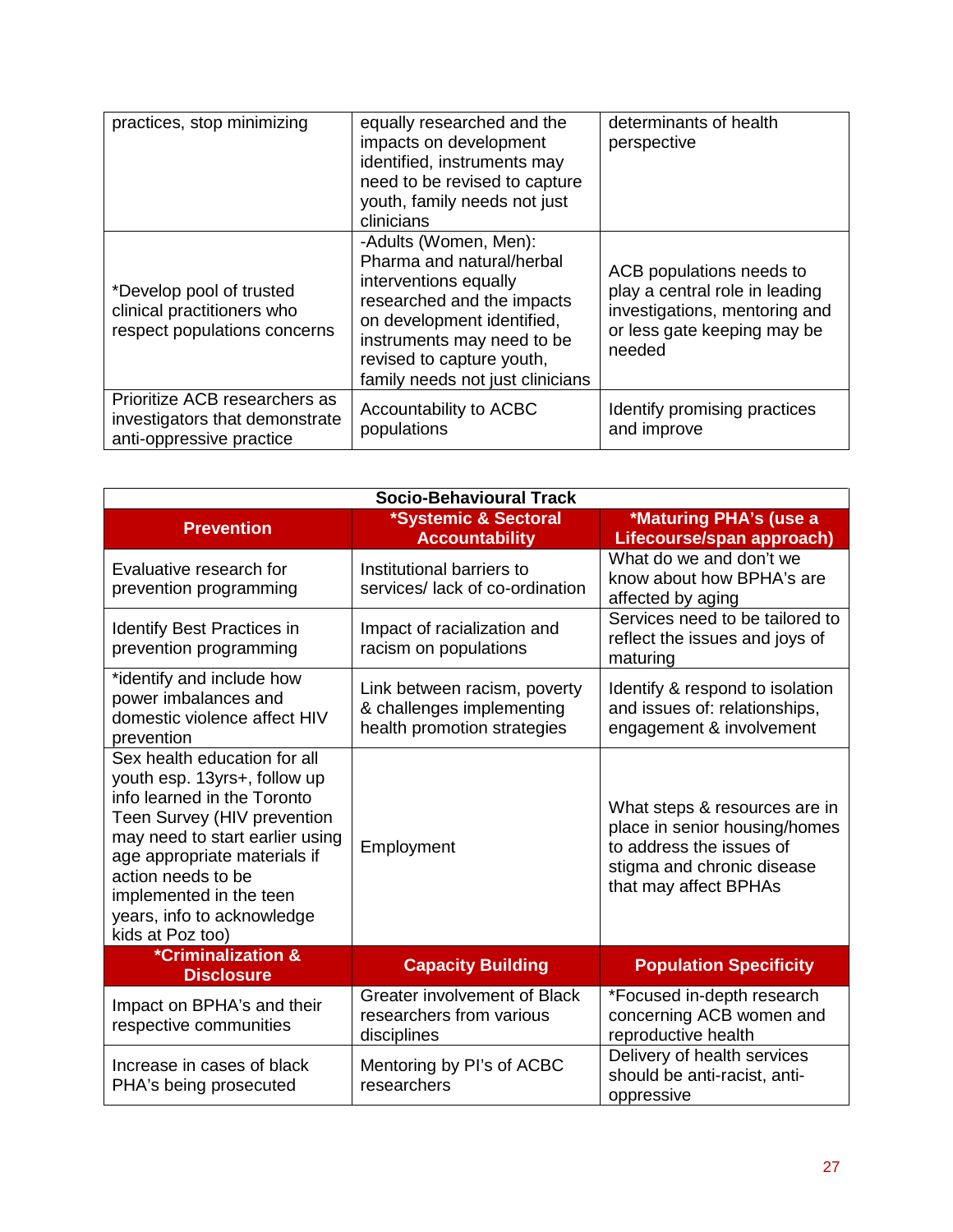| More dialogue regarding<br>disclosure:<br>why/when/who/where and<br>related legalities | <b>BPHA</b> involvement in<br>research should not be limited<br>to PRA's/Coordination level<br>only |                                                                                                                                                                                                         | Specific trials that address the<br>needs and concerns re:<br>medications prescribed ACB<br>women |
|----------------------------------------------------------------------------------------|-----------------------------------------------------------------------------------------------------|---------------------------------------------------------------------------------------------------------------------------------------------------------------------------------------------------------|---------------------------------------------------------------------------------------------------|
| *Involvement/Engagement of Heterosexual<br><b>Men</b>                                  |                                                                                                     | *Second Generation HIV Positive Youth                                                                                                                                                                   |                                                                                                   |
| How do we engage heterosexual men in<br>sexual health                                  |                                                                                                     | Capacity building/empowerment                                                                                                                                                                           |                                                                                                   |
| Space and services for HIV+ heterosexual                                               |                                                                                                     | Positive spaces - more culturally appropriate                                                                                                                                                           |                                                                                                   |
| ACB men                                                                                |                                                                                                     | & non-oppressive services for ACB youth                                                                                                                                                                 |                                                                                                   |
| How to evaluate and share from                                                         |                                                                                                     | Understand the issues and challenges faced                                                                                                                                                              |                                                                                                   |
| existing/emerging programs                                                             |                                                                                                     | by positive ACB youths                                                                                                                                                                                  |                                                                                                   |
| There is not enough dialogue about sexual<br>education between older men and young men |                                                                                                     | Programming to support ACB youth move<br>through the development and identity<br>challenges inherent to tweens/teens within the<br>context of ACB community, recognizing race,<br>gender, sexuality etc |                                                                                                   |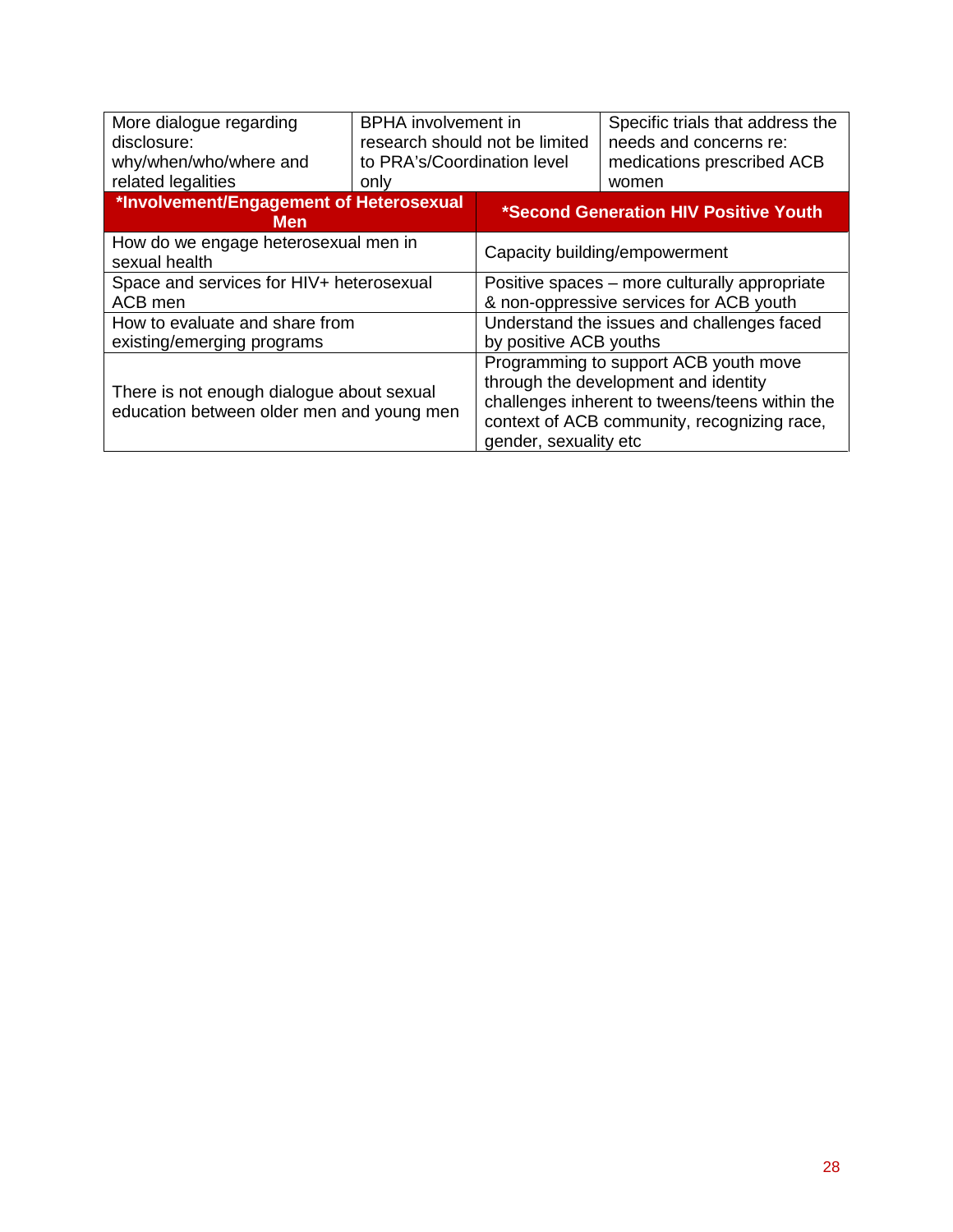## <span id="page-28-0"></span>**APPENDIX D – EVALUATION FINDINGS**

The following figures summarize the evaluation findings from participant evaluation forms at the end of Day One and Day Two. Figure 1 summarizes evaluation feedback for the usefulness and relevance of the research presentations provided on Day One.

#### **Figure 1**



Figure 2 below provides a summary of the evaluation feedback for the Research Think Tank's outcomes and processes. According to the majority of participants, the Research Think Tank resulted in the identification of appropriate research priorities for ACB communities in Ontario. The majority of participants also felt that an adequate amount of information was provided to inform the priority setting discussions, and that the Research Think Tank was well-organized and well-facilitated.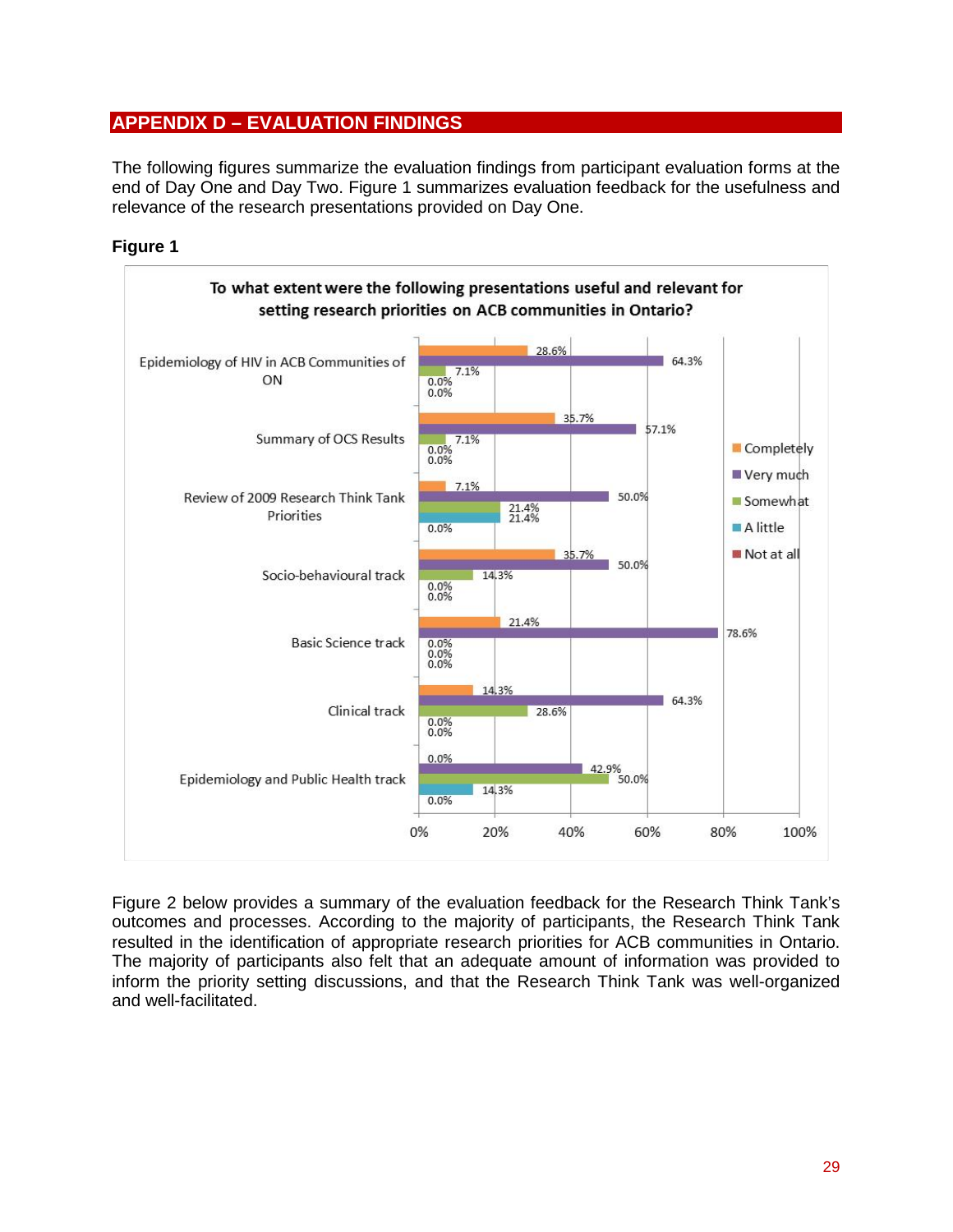#### **Figure 2**



The participants were asked to complete the following sentence: *"My personal follow-up action item after this Research Think Tank will be to…"*

- $\boldsymbol{\mathsf{X}}$ strategize on funding/networking opportunity
- $\boldsymbol{\mathsf{z}}$ connect with the people I had discussions with about potential collaborations
- $\mathbf{x}$ to continue to try to get involved with the ongoing work of ACCHO and WHIWH
- $\mathbf{x}$ connect with researchers and develop projects that were discussed in the break-out groups
- $\lambda$  continue the dialogue with some of the participants
- **A** make sure feedback mechanisms are put in place to make sure there is KTE for PHA communities
- $\lambda$  work with other research coordinators and junior researchers to plan an informal meeting to discuss best practices and also assist with working on terms of reference for engaging peers in research
- $\lambda$  find out more about the report and the priority issues condensed
- $\lambda$ looking forward to seeing the report and determining my role following this
- $\lambda$ PHA involvement, want report
- $\lambda$  contact individual stakeholders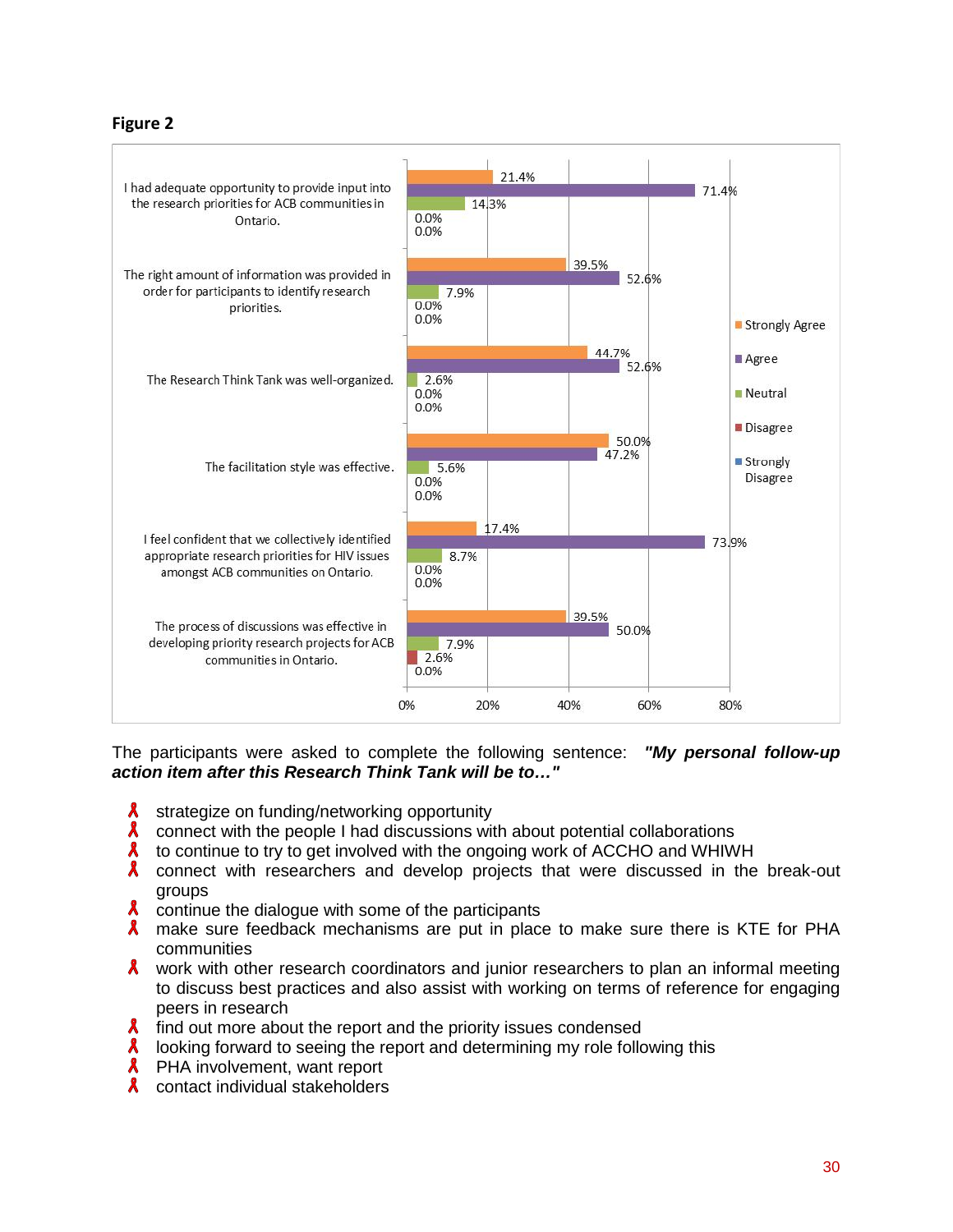- $\lambda$  follow up with my group members to critically inform the outer community what the research priorities discussed
- $\lambda$  implement and conduct research based on priorities of care, stigma and best practices
- $\lambda$  follow up on cohort of children living with HIV and what happens after they leave this cohort
- $\lambda$  the project identified at my table
- $\lambda$  several projects that I am interested in were proposed and I will participate in them
- $\lambda$  champion the priorities to other researchers and funders

The participants were asked: **"For future meetings on research with/for/about ACB communities in Ontario, what topics would you like to see covered?"** Their responses are summarized below (the numbers in brackets indicate the number of individuals who provided similar comments):

- **A** Decolonizing and intersectional methodologies; alternative methodologies (e.g., narrative) (3)
- **A** aging with HIV
- $\lambda$  ownership and empowerment of policies impacting ACB communities
- $\lambda$  taking stock of existing research findings and application of those findings to programs and policies; report back on follow up from priorities picked (2)
- A engagement of ACB community members in research, including but not limited to PHAs and researchers (3)
- **A** priority subpopulations: immigrants, refugees and newcomers; MSM; transgendered people; youth; youth in custody; sero-discordant couples; affected family members; pregnant women living with HIV (5)
- $\lambda$  being proactive in HIV research rather than being reactive
- $\lambda$ prevention strategies with youth
- $\boldsymbol{\mathsf{z}}$ apathy within the ACB population
- $\boldsymbol{\mathsf{z}}$ clinical research in Ontario; mental health issues; alternative meds (3)
- $\lambda$  stigma study follow up beyond what was done in GTA
- $\lambda$  building research capacity / mentoring
- $\lambda$  KTE methods aside from conferences, etc. (e.g., theatre)
- A migration as a determinant of vulnerability and effective frameworks to capture migration experiences

The participants were asked if they had any **general comments** about the Research Think Tank. Their responses are listed below (the numbers in brackets indicate the number of individuals who provided similar comments):

- $\mathbf{x}$ after Day One, request to stick to time on agenda (3)
- **A** well done, great work, very interesting, learned a lot, great discussions (5)
- $\lambda$  all the presentations were very informative
- $\lambda$ more discussion and input from all participants
- $\boldsymbol{\mathsf{z}}$ need more complete and appropriate analysis for OCS
- $\lambda$  I feel that the priorities are probably appropriate, but it is hard to judge in the moment. Looking forward to seeing the report so I can see how it all fits together.
- $\lambda$  Thank you (2)
- $\lambda$  Meaningful PHA engagement in this dialogue was not adequate (2)
- $\lambda$  the topic range was very good; there were too many ideas identified as priorities; there needs to be a stricter prioritizing exercise with fewer priorities emphasized for feasibility and effectiveness